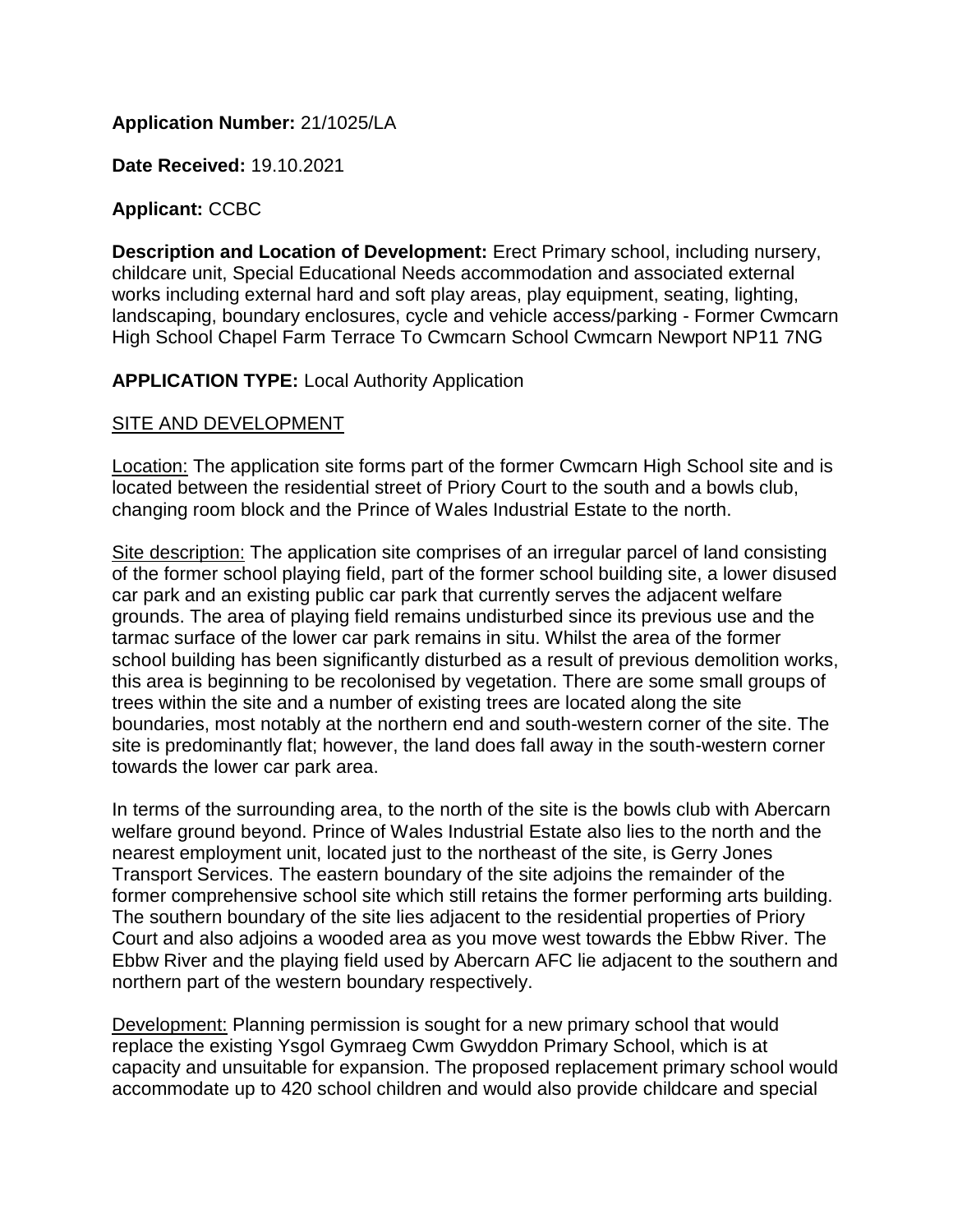educational needs accommodation. The proposed primary school would have an internal floor area of approximately 3,377 square metres and would be served by a new northern vehicular access off Darren Drive and the existing southern vehicular access off Chapel Farm Terrace. Both access roads link to the main A467 distributor road.

Dimensions: The proposed primary school building is broadly a long, narrow rectangular building with a single perpendicular side projection on its north-eastern side towards the northern end of the building. The proposed building would measure approximately 127m in length. The width of the building would vary along its length, measuring approximately 19m at the northern end, approximately 65m across the building and its side projection and 22m across the middle and southern parts of the building.

The proposed building would be predominantly single storey with a shallow pitched roof measuring approximately 3.2m and 5m at eaves and ridge height respectively. A number of roof lanterns are also proposed which increase the height of the roof to approximately 7m. The side projection would be two storey in height and would also incorporate a shallow pitched roof design, measuring approximately 5.5m and 6.8m at eaves and ridge height respectively. Proposed projecting roof vents would also increase the height of the roof to approximately 7.5m.

Materials: The proposed building would primarily comprise of a mixture of facing brick with coloured render and panelling. An aluminium standing seam roof is also proposed along with aluminium curtain walling and aluminium doors, windows and louvres. Proposed canopies and brise soliel would primarily comprise of a glass roof and steel.

Ancillary development, e.g. parking: The existing car park in the south-western corner of the site would provide 58 car parking spaces and a new car park is proposed adjacent to the northern access, which would provide 13 car parking spaces (including 4 disabled spaces). It is also proposed to utilise the existing car park with 61 spaces adjacent to the bowls club/changing room block for parent drop off. The proposed bus bay would be located in the south-eastern corner of the site opposite the rear boundaries of the residential properties at Priory Court. Cycle racks are also proposed within the site.

An external sprinkler tank system and a bin storage area would be contained within timber enclosures. Outdoor children's play space is also proposed adjacent to the northeastern and south-western sides of the building, along with outdoor teaching and ecological areas further to the south.

## PLANNING HISTORY 2010 TO PRESENT

18/0974/NOTD - Demolish building/block A and building/block B - Prior Approval Not Required 23.11.18.

# POLICY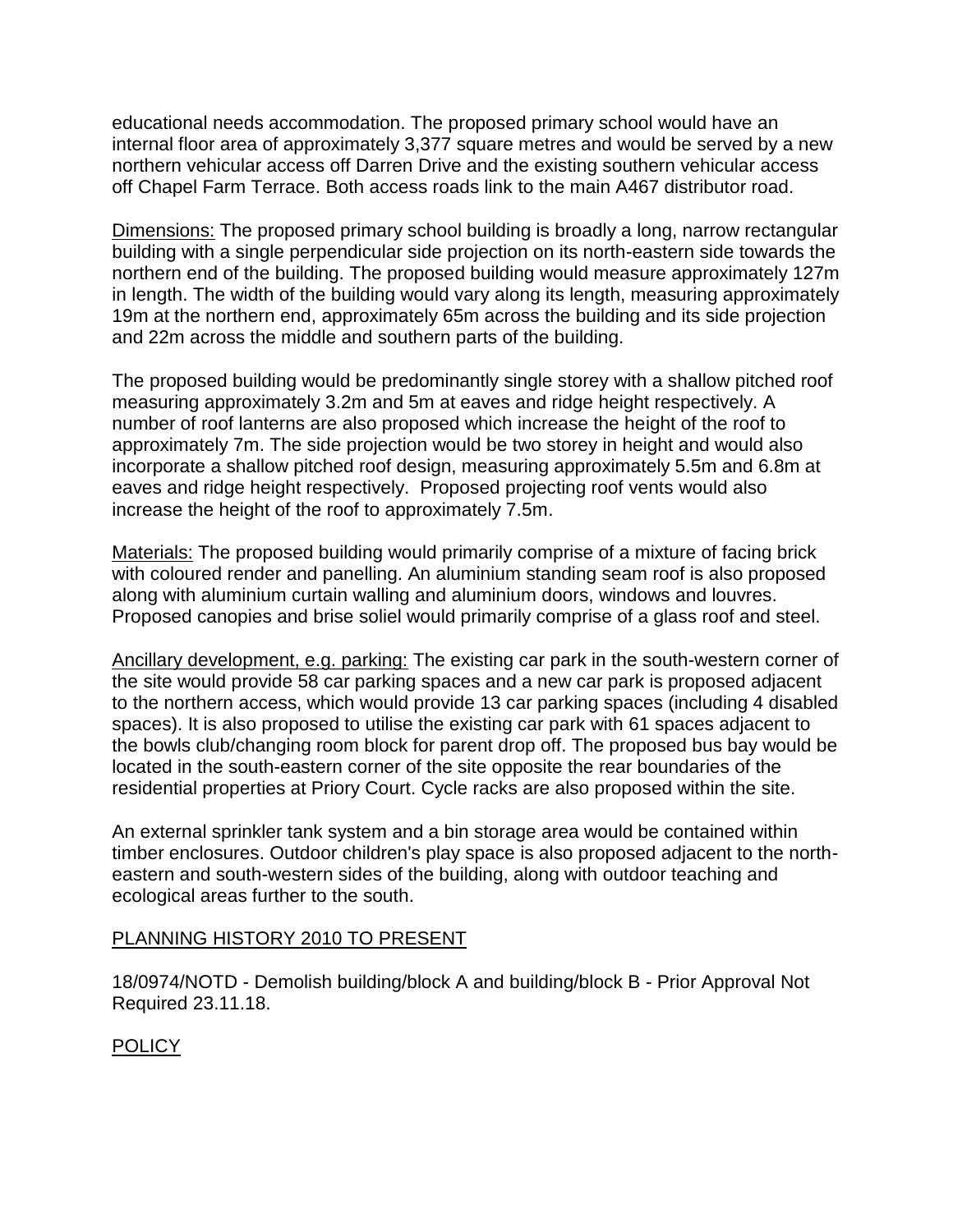LOCAL DEVELOPMENT PLAN Caerphilly County Borough Local Development Plan up to 2021 - Adopted November 2010.

Site Allocation: The part of the site which was formerly occupied by the comprehensive school building falls within the settlement boundary. However, the part of the site which comprises of the former school playing field and car park falls outside of the settlement boundary.

Policies: SP3 (Development Strategy - Development in the Southern Connections Corridor), Policy SP4 (Settlement Strategy), Policy SP5 (Settlement Boundaries), Policy SP6 (Place Making), SP8 (Minerals Safeguarding), SP10 (Conservation of Natural Heritage), Policy CW1 (Sustainable Transport, Accessibility and Social Inclusion), Policy CW2 (Amenity), Policy CW3 (Design Considerations - Highways), Policy CW4 (Natural Heritage Protection), Policy CW5 (Protection of the Water Environment), Policy CW6 (Trees Woodland and Hedgerow Protection), Policy CW8 (Protection of Community and Leisure Facilities), Policy CW15 General Locational Constraints and Policy NH3 (Sites of Importance for Nature Conservation).

Supplementary Planning Guidance: LDP 5 Car Parking Standards sets out parking requirements for all developments.

Future Wales: Policy 1 (Where Wales will Grow), Policy 2 (Shaping Urban Growth and Regeneration - Strategic Placemaking), Policy 3 (Supporting Urban Growth and Regeneration - Public Sector Leadership), Policy 6 (Town Centre First), Policy 8 (Flooding), Policy 9 (Resilient Ecological Networks and Green Infrastructure), Policy 12 (Regional Connectivity) and Policy 33 (National Growth Area - Cardiff, Newport and the Valleys).

NATIONAL POLICY Planning Policy Wales (Edition 11, February 2021), Technical Advice Note (TAN) 5: Nature Conservation and Planning (2009), TAN 12: Design (2016) and TAN 15: Development and Flood Risk (2004).

#### ENVIRONMENTAL IMPACT ASSESSMENT

Did the application have to be screened for an EIA? Yes.

Was an EIA required? No.

#### COAL MINING LEGACY

Is the site within an area where there are mining legacy issues? No.

#### **CONSULTATION**

Dwr Cymru – No comments received.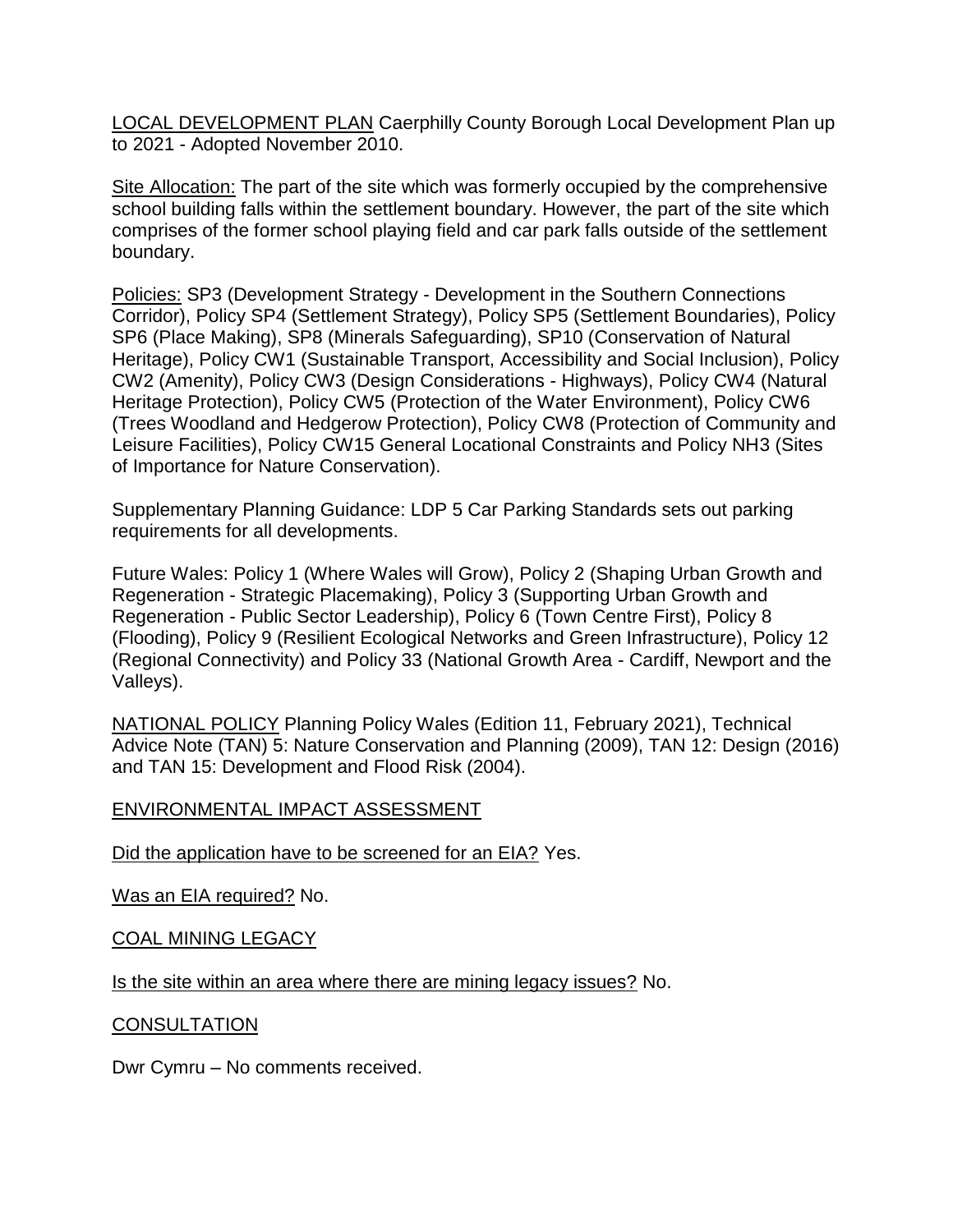Head Of Public Services - Adequate waste storage, such as a bin compound, should be provided for the proposed school.

Parks And Open Spaces - No comments received.

Welsh Government - Planning Directorate - No comments received.

Transportation Engineering Manager - CCBC - No objection subject to conditions relating to parking, travel plan and a construction environment management plan.

Head Of Public Protection - CCBC - No objection subject to conditions relating to contamination, floodlighting, plant and machinery, fumes and odour control, and dust and noise mitigation.

Heritage And Placemaking Officer - No objection but a number of design improvements recommended.

Senior Engineer (Land Drainage) - No objection subject to additional details/information being submitted as part of the SAB application process.

Principal Valuer - No comments made.

CCBC - 21st Century Schools - No comments received.

Strategic & Development Plans - No objection subject to no adverse comments received from Drainage, Highways and Environmental Health.

Ecologist - No objection subject to a condition securing a biodiversity strategy.

Landscape Architect - CCBC - Concerns raised over encroachment of infrastructure into root protection areas of several trees and soft landscaping scheme is considered to be insufficient given the size and scale of the proposed development. Also recommends that roofing materials are a non-reflective, muted darker colour and details of outdoor furniture, paving areas, boundary treatments and external lighting are secured by condition.

Natural Resources Wales - No objection subject to conditions being imposed that address concerns in relation to European Protected Species, land contamination and pollution prevention.

Police Architectural Liaison Officer - No comments received.

Western Power Distribution - Advised that a separate application to WPD would be required if there is a need for a new connection or service alteration.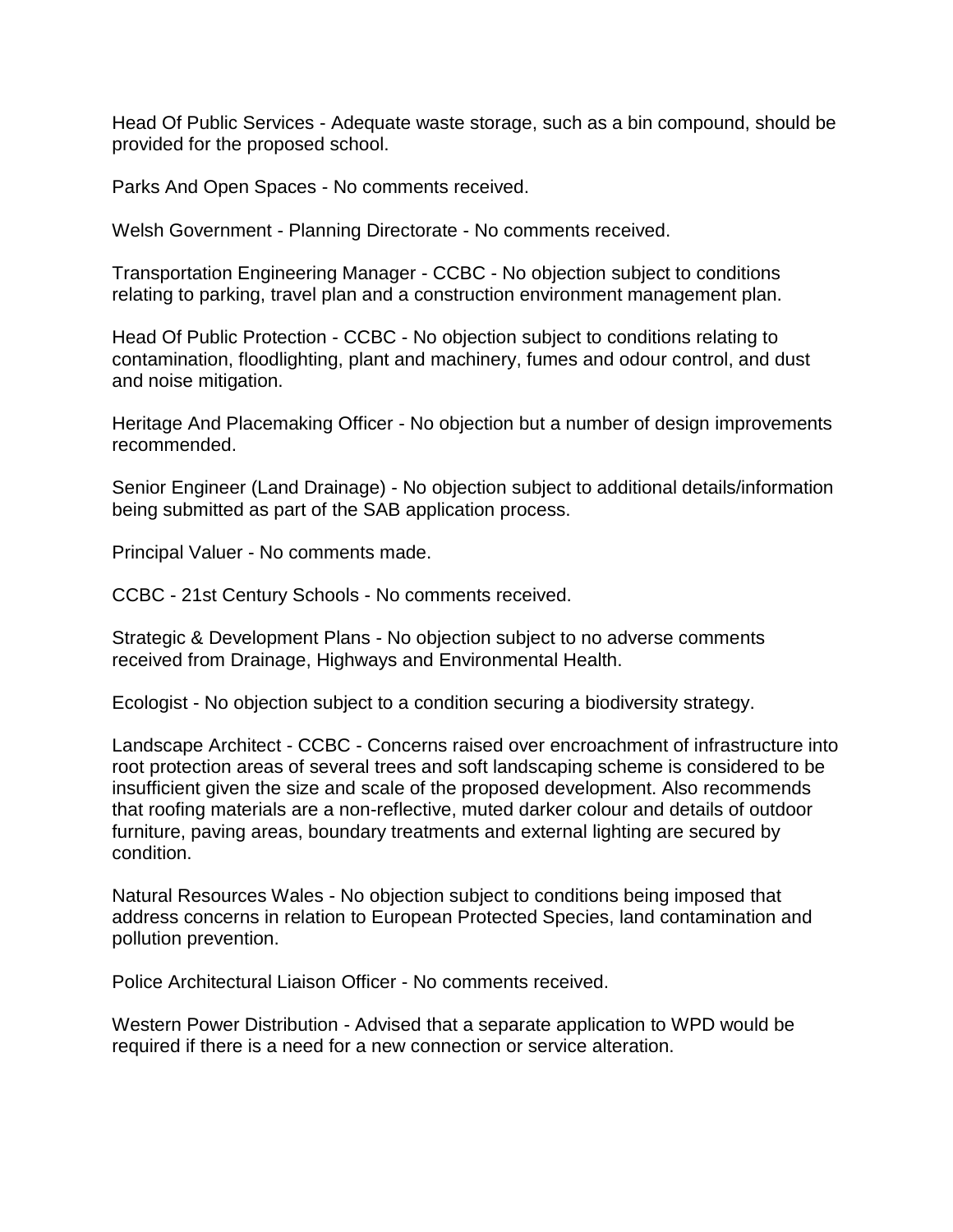Senior Arboricultural Officer (Trees) - Concerns raised over the impact of the development on several trees, due to the encroachment of infrastructure into root protection areas. Additional landscape screening also recommended adjacent to the proposed bus drop off area located in the south-eastern corner of the site.

# ADVERTISEMENT

Extent of advertisement: The application was advertised in the press, by means of site notices (x5) and thirteen neighbours were notified by way of letter.

### Response: None.

Summary of observations: Not applicable.

## SECTION 17 CRIME AND DISORDER ACT

What is the likely effect of the determination of this application on the need for the Local Planning Authority to do all it reasonably can to prevent crime and disorder in its area? There are no specific crime and disorder implications material to the determination of this application.

### EU HABITATS DIRECTIVE

Does the development affect any protected wildlife species? Based on current evidence, this is unlikely to be a significant issue in this case, but a bat roost has been confirmed in the former performing arts building located adjacent to the site. Conditions would be attached to any planning permission to mitigate any indirect impacts. Policy 9 of Future Wales - The National Plan 2040 also states that action towards securing the maintenance and enhancement of biodiversity (to provide a net benefit), the resilience of ecosystems and green infrastructure assets must be demonstrated as part of development proposals through innovative, nature-based approaches to site planning and the design of the built environment. In that regard biodiversity enhancements will be sought as part of this development.

## COMMUNITY INFRASTRUCTURE LEVY (CIL)

Is this development Community Infrastructure Levy liable? No, the development is not CIL liable.

## ANALYSIS

Policies: With regards to the principle of development, only part of the application site is located within the settlement boundary. The proposed school building and much of the associated infrastructure, including outdoor play facilities, new northern car park and existing south-western car park are all located outside of the settlement boundary. Among other things, Policy SP5 seeks to prevent inappropriate development in the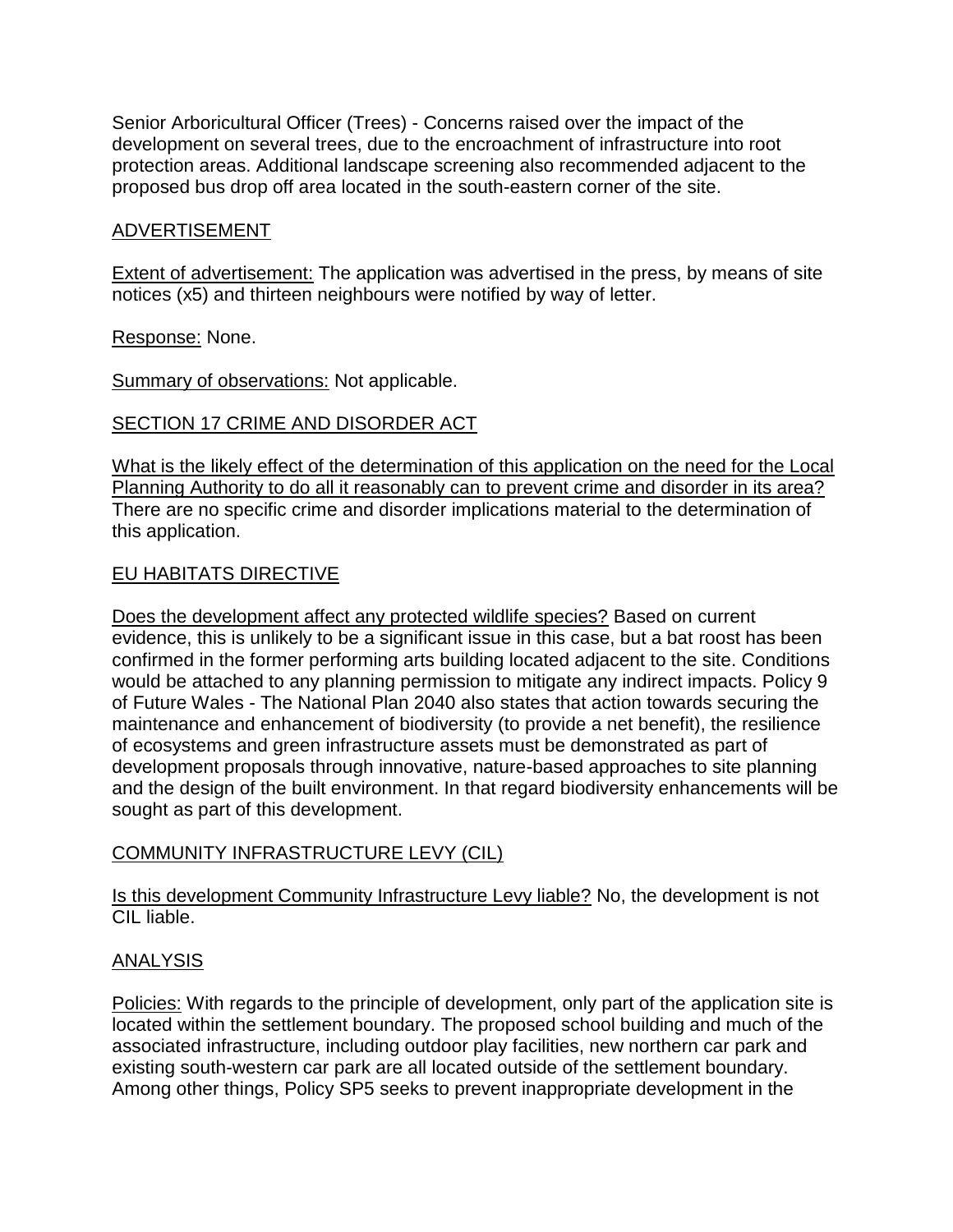countryside. Policy CW15 also states that proposals outside settlement boundaries will not be permitted unless, among other things, it is associated with the provision of public utilities, infrastructure and waste management facilities that cannot reasonably be located elsewhere.

In this instance, the Strategic and Development Plans Officer has advised that when the settlement boundary was designated in this location, it included the former school buildings but excluded the playing fields and ancillary open space in order to protect them from inappropriate development. However, the former school buildings and the associated playing field and ancillary open space are considered to form a single planning unit with an established educational use. As the proposal seeks to redevelop the site for an alternative form of education development, the principle of development is considered to be acceptable and as such, no objection has been raised in respect of Policy SP5.

In addition, the submitted Design and Access Statement provides background information in respect of the development constraints on the existing Ysgol Gymraeg Cwm Gwyddon Primary School site, indicating that it is at maximum capacity and developed to its maximum extent. Details are also provided of alternative site options considered as part of the education consultation exercise, such as the Ty Sign Primary School. Based on local education and community needs the redevelopment of the application site for a new purpose-built Welsh-medium primary school has been found to be the most appropriate development option. As such, it is considered that the proposal represents a form of public infrastructure that cannot be reasonably located elsewhere which meets the requirements of Policy CW15.

It should also be noted that Policy 6 of Future Wales states that, among other things, significant new education facilities must be located within town centres and a sequential approach must be used to inform the identification of the best location for these types of developments. However, the supporting justification goes on to state that this policy applies to developments of a significant scale, which can broadly be defined as where the facility will serve a town or region-wide catchment (see page 71). Moreover, it indicates that it is for the planning authority to determine whether or not a development is considered to be of a significant scale. In this instance, the proposed primary school is not considered to be of a significant scale as it would primarily serve the educational needs of more local school children. As such, a sequential approach to site selection is not considered to be necessary.

Notwithstanding this general land use acceptability, it should be noted that the playing field which forms part of the site is also protected by Policy CW8. This Policy states that proposals which result in the loss of a community and/or leisure facility will only be permitted where a comparable replacement facility can be provided (criterion A) or where it can be demonstrated that the facility is surplus to requirements (criterion B). The playing field was previously used solely in association with the former comprehensive school and has not been used or maintained since the school closed a number of years ago and the site was secured. It is therefore considered that the field is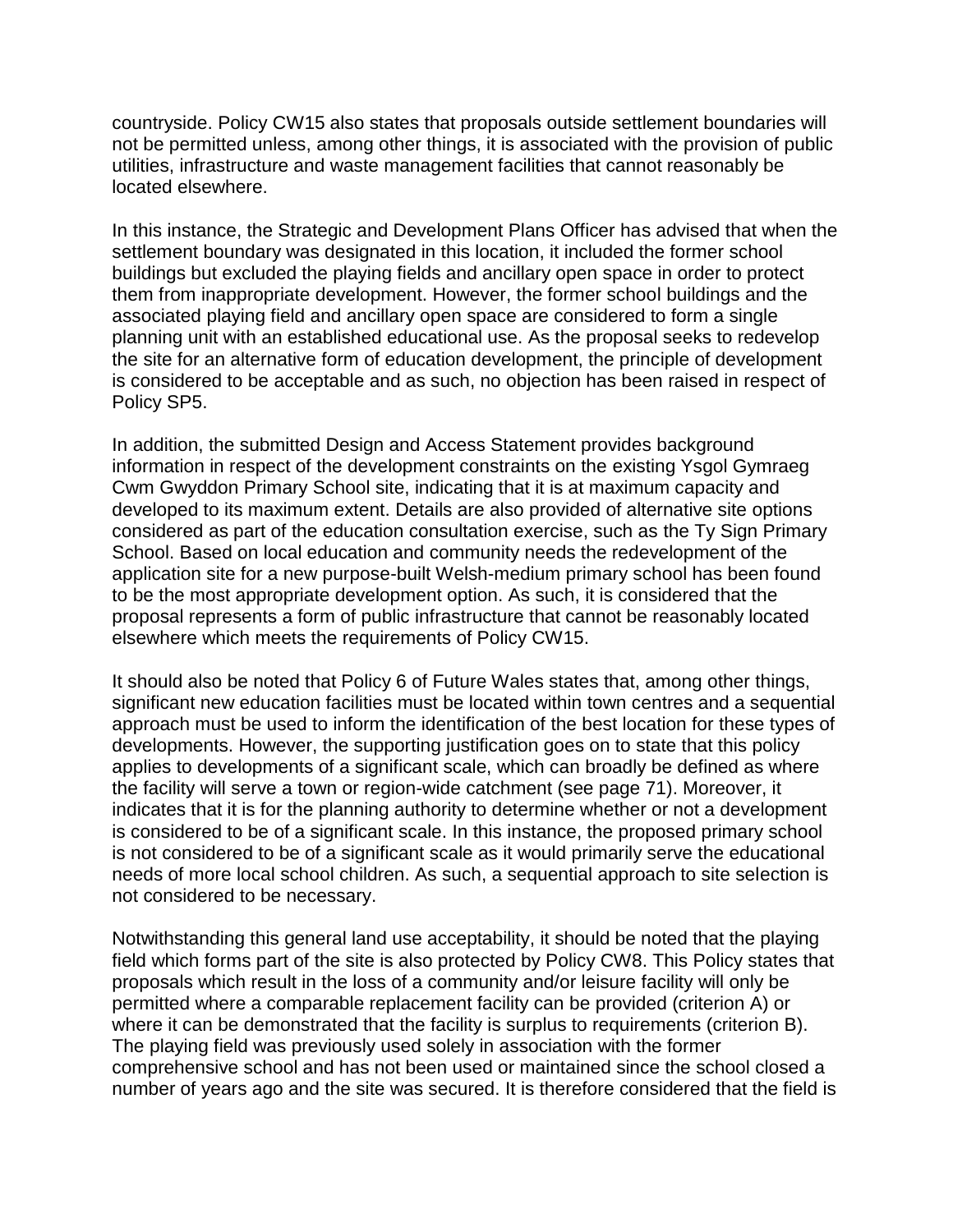surplus to requirements and accordingly, the proposed development accords with criterion B of Policy CW8.

In relation to flooding, the majority of the application site, including where the proposed school building would be located, is unaffected by flooding from the Ebbw River. The northern most part of site does, however, fall within Flood Zone B and the southwestern corner of the site falls within Flood Zone C2. TAN 15 describes Flood Zone B as an area known to have flooded in the past evidenced by sedimentary deposits, while a Flood Zone C2 is described as an area of floodplain without significant flood defence infrastructure (see Figure 1 of TAN 15). Only the existing northern car park to be used for parent drop off falls within the Flood Zone B area and TAN 15 acknowledges this flood zone is generally suitable for most forms of development (see Section 9). As such, the flooding implications for this part of the site do not require further consideration. In respect of Flood Zone C2, TAN 15 states that only less vulnerable development should be considered in such a location subject to the application of the justification test, including acceptability of the consequences of flooding (Sections 6 and 7). The existing car park, which is classified as less vulnerable development (see Figure 2 of TAN1 5), is located within this part of the site along with the proposed ecological area which involves no built development.

A Flood Consequence Assessment (FCA) has been submitted with the application which focusses on the justification for the reuse of the car park and an assessment of flood consequences for the existing car park and proposed ecological area in the southwestern corner of the site. In terms of justification, the car park is an existing feature and therefore does not involve any change of use in the land or operational development. Moreover, no surrounding flood storage areas would be built on and as such, there would be no additional flood risk to the surrounding area. Accordingly, the reuse of the existing car park is considered to be justified.

In terms of flood consequences, the FCA recommends the following measures to reduce risks from flooding: display clear signs explaining the flood risk to the site; display clear escape routes from the car park and ecological area to areas at lower risk of flooding; ensure the school management is signed up to receive flood warnings from Natural Resources Wales (NRW); close / barrier off the car park and ecology area in the event of receiving a flood warning from NRW; and develop a flood emergency plan and circulate to all site users. NRW has reviewed the submitted FCA and confirmed that they have no objection to the proposed development given that the former use of the site was that of a school and there is no change in the use of the site or flood risk vulnerability. NRW has also advised that the local planning authority may wish to condition the flood management measures recommended in the FCA. However, a condition of this nature is not considered to be enforceable and, as an alternative, the need for such measures can be brought to the applicant's attention via an appropriately worded informative.

In relation to mineral safeguarding, Policy SP8 requires the safeguarding of known resources of coal, sand, gravel and hard rock whilst maintaining a minimum ten-year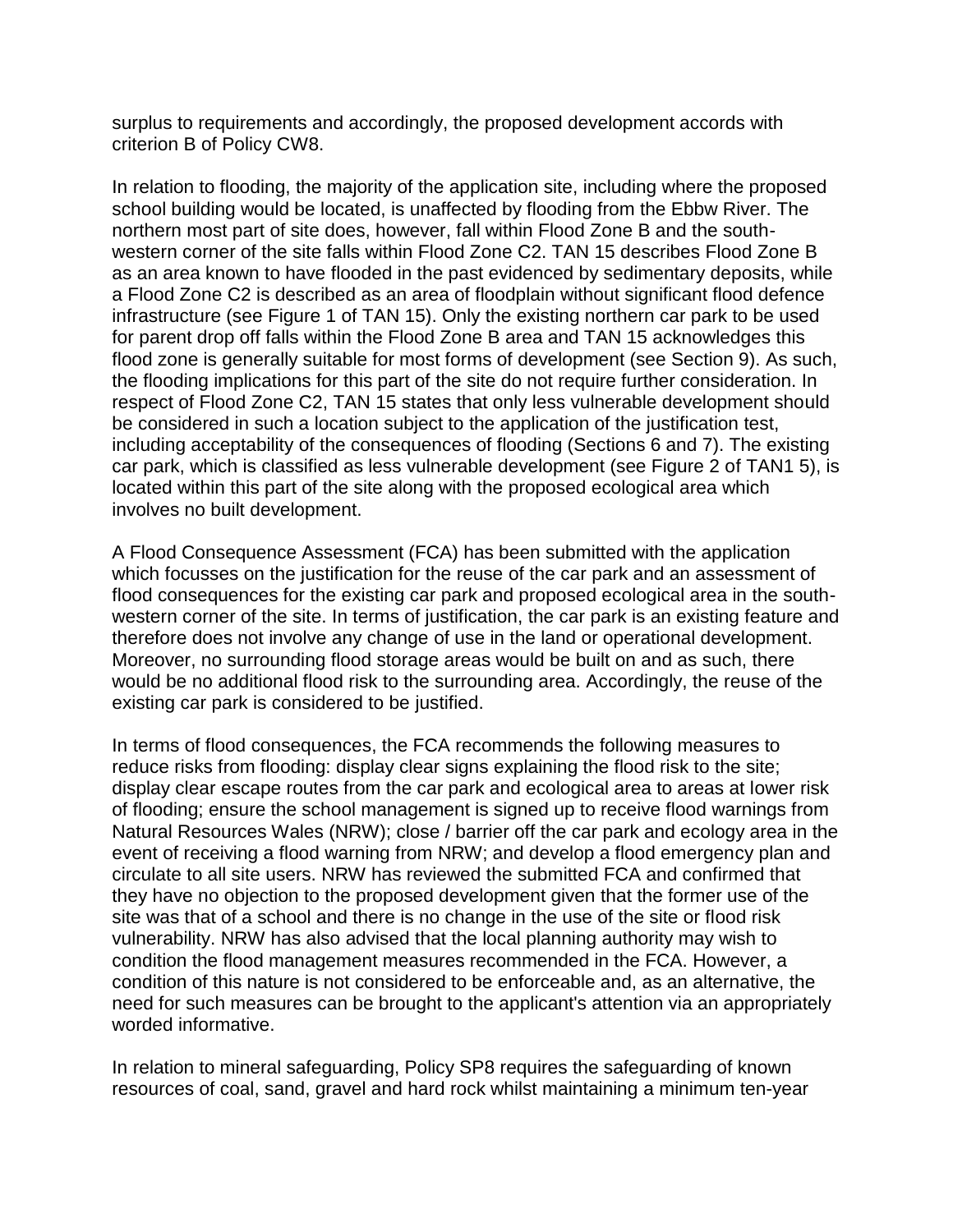land bank of permitted aggregate reserves in line with national guidance. Whilst part of the application site is located within a minerals safeguarding zone, the site already has an established educational use and its redevelopment would not result in the sterilization of the mineral as that has already occurred when the educational use was originally established.

Policy SP6 focuses on placemaking and broadly requires development proposals to help create sustainable places by having full regard to the local context and any special features which contribute to local distinctiveness. In particular, the policy also requires, among other things, a high standard of design and layout that reflects sustainable transport and accessibility principles. Planning Policy Wales (PPW) also adopts a placemaking approach to decision making on planning applications (paragraph 2.9), highlighting the need to consider the context, function and relationships between a development site and its wider surroundings, and the potential to create high quality development and public spaces.

The proposed primary school would be accessed by both pedestrians and cyclists from the north and south of the site, providing good connectivity to the local area. Legible access into the proposed school building would also be provided through the inclusion of both northern and southern building entrances that are linked by pathways to their respective site accesses.

There is no consistent pattern to the built form of the local area, due to the variety of different neighbouring land uses present. As such, even though the position and orientation of the proposed school building is somewhat irregular and largely dictated by the physical constraints of the site, it is not considered to be unacceptable. Similarly, the scale and design of existing buildings vary within the local area but are generally either one or two storey in height. The proposed school building is predominately single storey with one element rising to two storeys, and as such, it is considered that the proposal would be in keeping with the local context in this regard.

In terms of design and appearance, the proposed school building would incorporate a gable pitched roof design with roof lanterns. The proposed materials would be a combination of traditional and modern styles. Gable pitched roofs are a common feature in the local area and whilst the roof lanterns are uncommon locally, they are a design feature typically found on school buildings and are not considered to be visually unacceptable. The more traditional brickwork and render proposed would reflect some of the materials used in the surrounding residential areas, while the more modern materials, comprising of a standard seam roof, coloured cladding panels, curtain walls and glazed canopies/brise soliel, would help create a more contemporary character to the proposed building. Collectively, the proposed mix of materials is considered to create a coherent design for the building as a whole that would not detract from the character and appearance of the local area. The proposed school building would also incorporate the principles of Secured by Design for school buildings and would achieve BREEAM 'Excellent' rating 2018, using sustainable and natural materials where possible and installing photovoltaic solar panels on the south-western roof plane.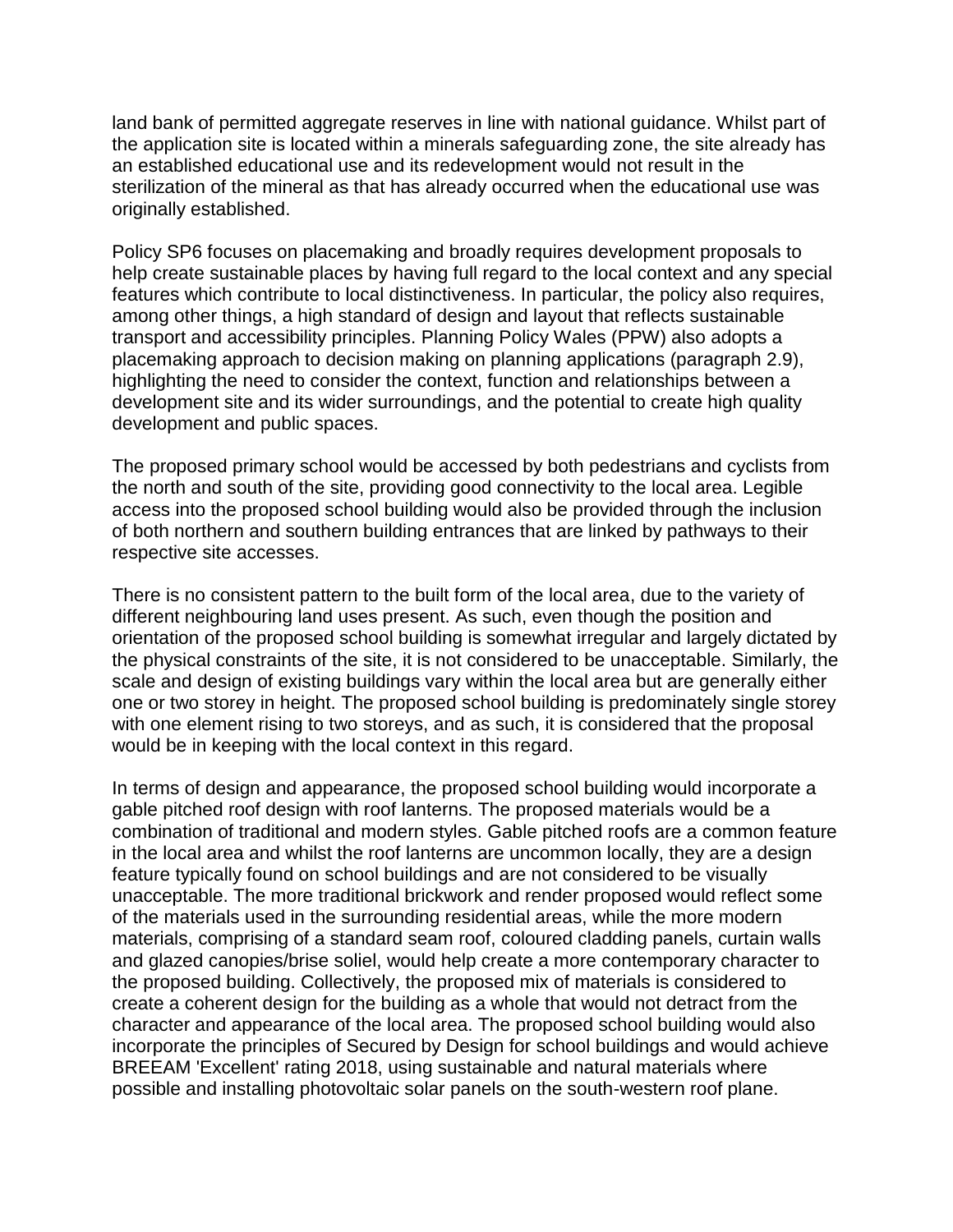The proposed school building would be visible from upper valley sides, including the A467 road to the east, and it is noted that the Council's Landscape Architect has highlighted the importance of the school's roof material being of a non-reflective, darker colour in order to reduce the building's visual impact within the wider area. This matter can be addressed via a condition requiring the submission and approval of all proposed materials for the school building.

In respect of the comments raised by the Council's Placemaking and Built Heritage Officer, it is considered that any beneficial effects of re-orientating the building would be limited by the constrained nature of the application site. The recommendation to incorporate a greenfield roof has also been ruled out by the applicant, due to the lightweight construction of the roof, and whilst the recommended light well along the length of the proposed school building would increase the level of natural light within the building, it is not considered essential given that adequate levels of natural light would be provided by the combination of roof lanterns and curtain walls currently proposed. Finally, both appropriate building materials and landscaping details can be secured via condition and concerns raised relating to land use compatibility with the adjacent industrial estate are addressed below under the consideration of amenity.

It is therefore considered that the proposed development would not have an unacceptable impact on the character and appearance of the local area and is acceptable in placemaking terms. Accordingly, the proposal meets the requirements of Policy SP6.

In relation to highways and parking matters, the proposed development would incorporate two separate vehicular accesses each serving a dedicated onsite car parking area at the northern (13 spaces) and southern (58 spaces) end of the site. Cycle racks would also be provided on site and a bus bay would be created at the south-eastern corner of the site. In addition, the existing public car park (61 spaces) at the northern end of the site adjacent to the bowls club/changing room block would be used by parents to drop-off and pick-up children.

The submitted Transport Statement (TS) indicates that even though the proposed primary school would accommodate approximately 574 pupils compared to the 1000 pupils previously attending the former comprehensive school, vehicle trip generation can be higher in relation to the proposed development, due to primary school pupils being more likely to travel to school by car. The Council's Highway Engineer has reviewed the trip rate data contained within the TS and confirmed that when the current level of bus/minibus use of the existing Ysgol Gymraeg Cwm Gwyddon Primary School is taken into account, the number of projected vehicle trips during the AM peak is 40 less trips, while the PM peak is 83 more trips compared to the previous use. Whilst the additional 83 vehicle trips equates to 1 additional vehicle movement every 43 seconds, the PM peak for school pupils is 15:00 to 16:00 and would not therefore affect traditional peak traffic which occurs from 17:00 to 18:00. Moreover, the TS confirms that a travel plan would be prepared for the proposed school which would promote more sustainable modes of transport, such as walking and cycling, and help further reduce car borne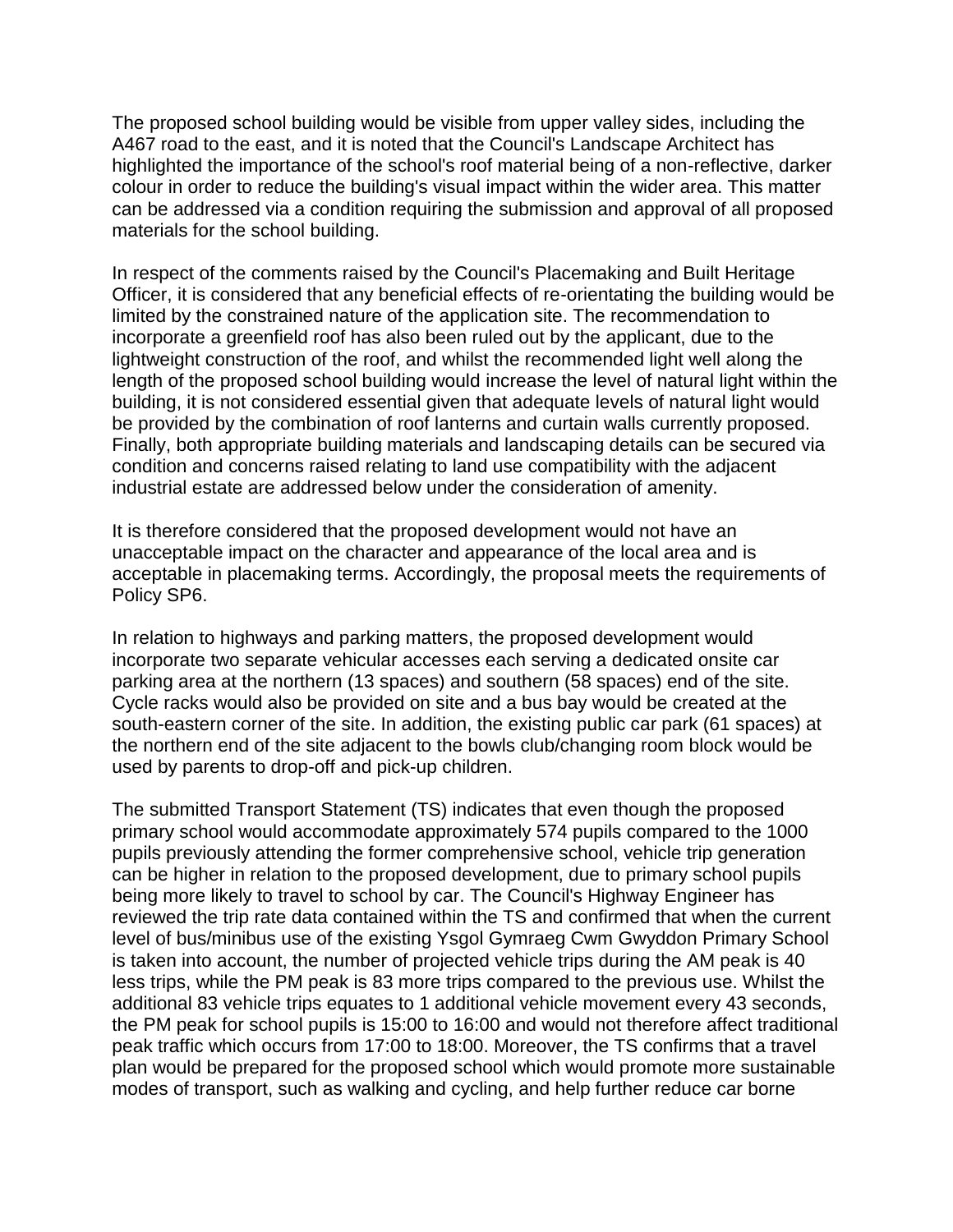journeys to and from the site. As such, the Council's Highway Engineer has raised no objection to the proposed development, subject to a number of highway and parking related conditions, and it is considered that the proposal complies with Policies CW1 and CW3.

With regards to drainage, a consultation response from Dwr Cymru/Welsh Water had not been received at the time of writing but sewer records indicate that the proposed school building would be set away from any existing infrastructure in the local vicinity. Moreover, foul flows from the proposed primary school are anticipated to be lower than those from the previous comprehensive school given the significant reduction in number of staff and pupils. A verbal update of Welsh Water's comments will also be provided at Planning Committee, if any issues are raised in relation to foul drainage.

The outline drainage strategy for the site indicates that the proposed development would incorporate permeable paving, swales located along the site boundaries and an attenuation basin located in the proposed ecological area to the south of the site. It is also anticipated that the attenuated water would discharge from the basin at a restricted greenfield runoff rate into an existing site drain which ultimately discharges into the watercourse. As the proposed development is over 100 square metres, such sustainable drainage (SuDS) details will require a separate consent from the SuDS Approval Body.

In respect of trees and landscaping, Policy CW6 seeks to protect trees, woodland and hedgerows where they make a positive contribution to the natural and built environment. More specifically, the policy requires reasonable efforts to retain trees, woodlands and hedgerows as part of development proposals; arboricultural surveys to provide adequate mitigation and compensation for any that are removed; and adequate protection measures for root systems of any that are retained. The submitted Arboricultural Survey Report identifies three groups of trees within or adjacent to the application site, namely a small row of blossom trees located at the southern entrance of the site, a courtyard style group of trees located near the existing performance arts building and a group of trees located along the northern boundary adjacent to the existing bowls club and changing room block and the proposed northern vehicular access. The majority of trees that have been placed in category B (i.e. trees of moderate quality with an estimated life expectancy of at least 20 years) are found within the northern group of trees.

The groups of trees located at the southern entrance and near the existing performance arts building would be largely unaffected by the proposed development and the Council's Arboricultural Officer has raised no concerns in respect of these trees. An alder tree of moderate quality and an ash of poor condition would need to be removed to accommodate the proposed new northern vehicular access road. Whilst the Council's Arboricultural Officer has not objected to the loss of these two trees, concerns have been raised in respect of the impact of the proposed access road on the root protection area of an adjacent birch tree of moderate quality. Similar concerns have also been raised in relation to the impact of the proposed northern car parking area and other hard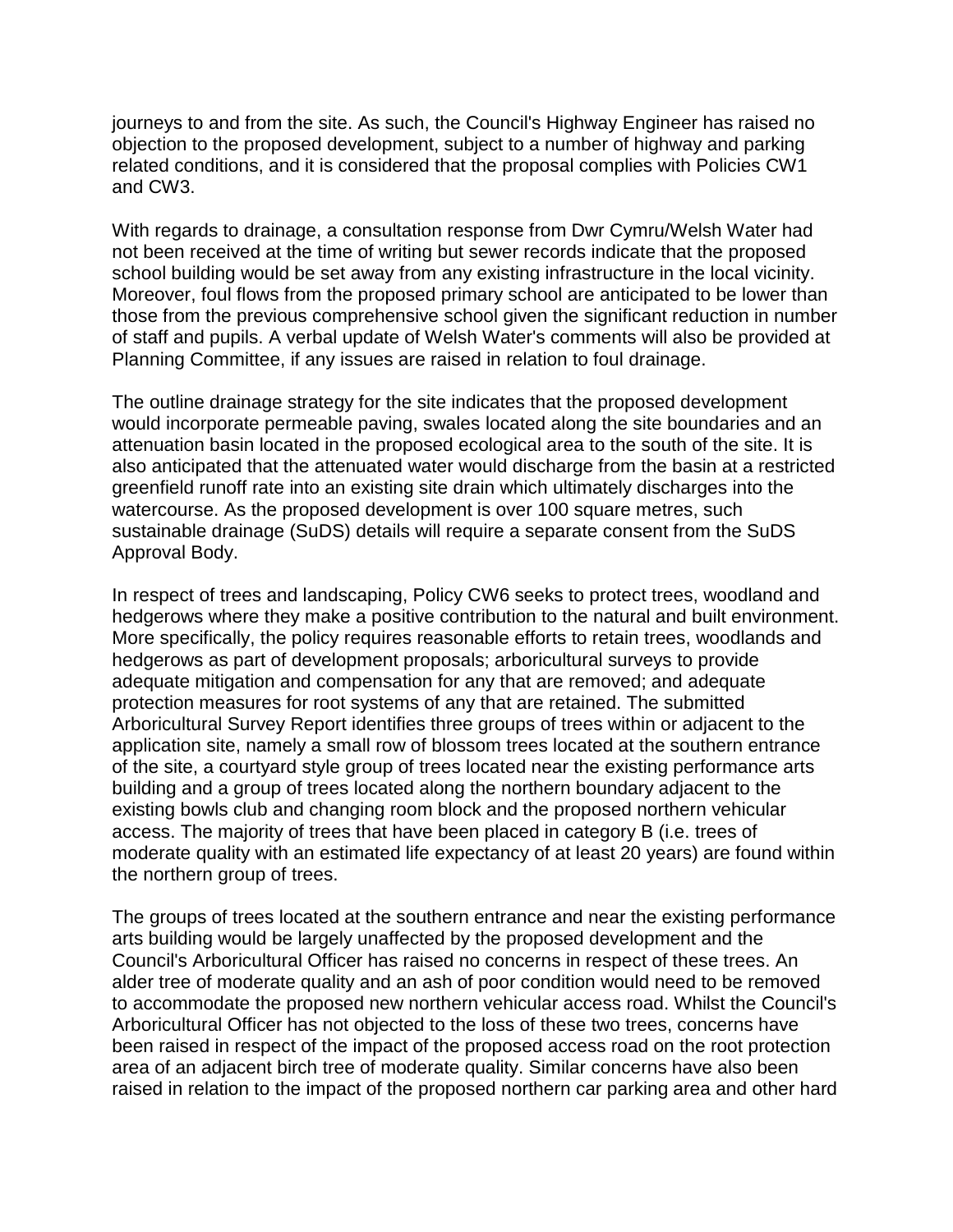surfacing adjacent to the proposed school building on the root protection areas of several other trees some of which are categorised as being of moderate quality.

In order to address these concerns, the applicant has realigned the northern access road so that it now avoids the root protection area of the birch tree and a number of parking spaces have been relocated to the south of the site, removing built infrastructure from the root protection area of several other trees. The only tree with some hard surfacing remaining within its root protection area is a spruce tree of moderate quality, but it should be noted that the extent of the conflict has been reduced. To remove this conflict in its entirety would involve the repositioning of the proposed school building further south and the applicant has indicated that this is not possible, due to development constraints. Whilst the health and life expectancy of the spruce tree may be compromised to some extent by the proposed hard surfacing, it is considered that any detrimental impact can be adequately compensated for by future tree planting as part of an appropriate landscaping scheme. Moreover, the trees to be retained can be protected via a condition requiring the submission, approval and implementation of an arboricultural method statement, which includes a tree protection plan. As such, it is considered that the proposed development meets the requirements of Policy CW6.

In terms of landscaping, the proposed landscaping scheme generally comprises of hard and soft (predominantly grass) play areas around the school building, an outdoor teaching area with orchard tree and bulb planting immediately to the south of the school building and ecological areas further to the south with more tree and hedgerow planting and wildflower seeding. The Council's Landscape Architect has raised concerns in relation to the robustness of the proposed landscaping scheme, indicating that it requires significant expansion and improvement. In particular, more semi-mature tree and hedgerow planting is required around the proposed children play and outdoor teaching areas, and further consideration needs to be given to the function, layout and planting proposals for the ecological areas to the south. Semi-mature tree planting is also required for the amenity grass verge between the proposed bus bays and the properties of Priory Court to help screen views and improve visual amenity in this location.

Given the above, the submitted landscaping scheme is not considered to be sufficiently robust to approve at this stage. It is therefore recommended that a revised landscaping scheme, which addresses the concerns of both the Council's Landscape Architect and Arboricultural Officer, is secured via condition.

With regards to ecology, Policy SP10 seeks to protect, conserve and enhance the natural heritage of the County Borough. Policy CW4 also states that development proposals must conserve, and where appropriate, enhance the ecological importance of local designations, or, where the need for the development outweighs the ecological importance of the site, the harm must be minimised by mitigation measures and offset as far as practicable by compensation measures. The site is not covered by any statutory or non-statutory nature conservation designations. The south-western corner of the site does, however, adjoin the River Ebbw Site of Importance for Nature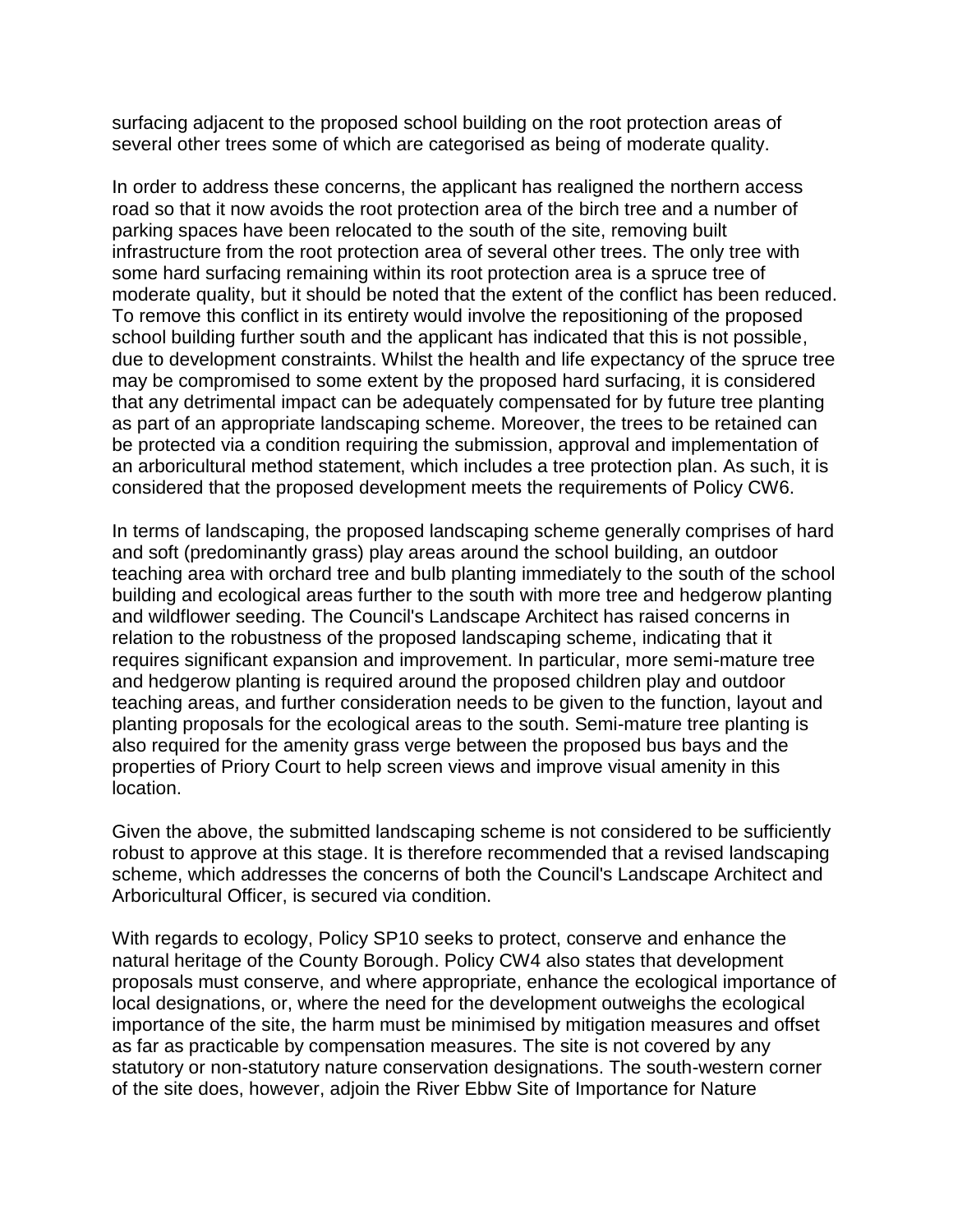Conservation (SINC - NH3.12). Given that the proposed built development would occur on the more northern and eastern parts of the site, and the fact that the adjacent playing field and proposed ecological area would act as an appropriate buffer between this SINC and the proposal, it is considered that the ecological importance of the SINC would be conserved.

The submitted Ecological Impact Assessment Report (EIAR) states the existing former performing arts building, which lies outside of the applications site, is confirmed to be a roost for common pipistrelle bats, and hedgehogs have been confirmed to be using the site. No reptiles were found to be using the site and no nesting birds were observed. Section 5 of the EIAR also contains a number of recommendations relating to bats, breeding birds and mammals which, if implemented as part of the proposed development, would prevent any long-term impacts upon key protected species and habitats present or adjacent to the site.

As the confirmed bat roost is not affected by the proposed development, a European Protected Species Licence is not required. Both NRW and the Council's Ecologist have, however, requested details of a lighting plan to be secured by condition as the site's boundaries offer optimum foraging and commuting habitat and should therefore be kept as dark corridors. NRW has also advised that the lighting plan should also have regard for the potential for dormice which are also a nocturnal species. It is considered that such a condition would meet the tests of the Welsh Government's Planning Conditions Circular (WGC 016/2014) and should be imposed if planning permission were to be granted. It is also considered that the other recommendations contained within EIAR can be secured via the imposition of a biodiversity strategy related condition as recommended by the Council's Ecologist. It is therefore considered that, subject to these conditions, the proposed development would comply with the requirements of Policies SP10 and CW4.

In respect of amenity, the proposed school building would be located approximately 123m away from the boundary of the nearest residential property at Priory Court. As such, it is not considered that the proposed development would have an unacceptable impact on the residential amenity of surrounding properties. The proposed development is also considered to be compatible with the neighbouring recreational uses to the north and west of the site and the submitted Environmental Noise Survey indicates that the neighbouring employment use to the north generates very little ambient background noise at the application site. Moreover, no concerns have been raised by the Council's Environmental Health Officer in respect of the proximity of the proposed school building to the existing industrial estate and it is not considered that the proposed educational use would compromise the viability of any existing neighbouring land uses. As such, the proposed development is considered to meet the requirements of Policy CW2.

In relation to ground contamination, the submitted Ground Investigation Report (GIR) states that only minimal extents of made ground were recorded across the site, with no contamination exceedances considered to pose a risk to the proposed school development. In addition, whilst one sample from the made ground and another sample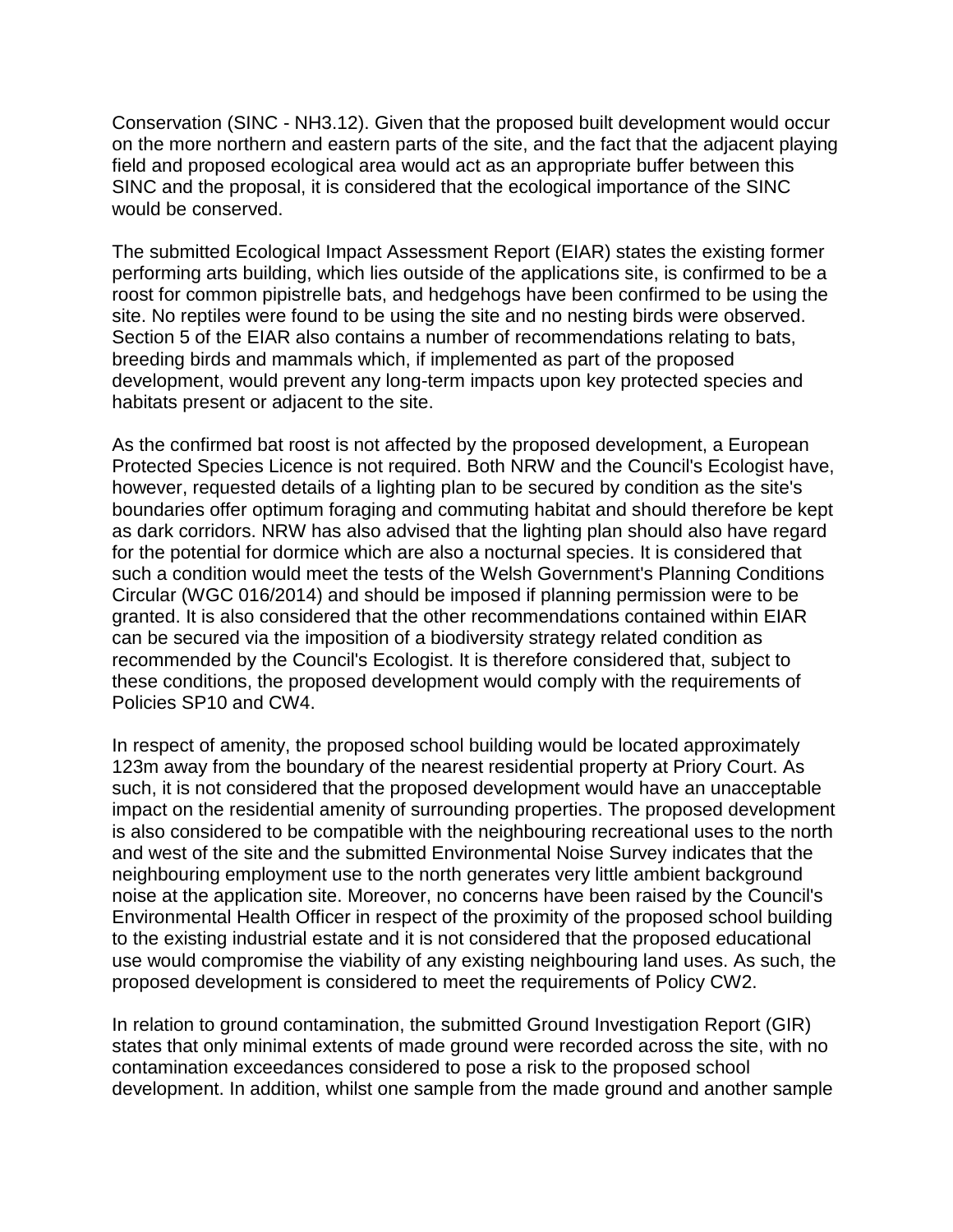from shallow soils identified the presence of asbestos containing material, these samples were obtained from outside of the current application site boundary.

NRW has reviewed the GIR and requested additional soil sampling in the southern part of the site in a small area identified by historical mapping as potentially having refuse heaps present. The Council's Environmental Health Officer has also requested further evidence in respect of ground gas monitoring. Such further ground investigation, along with the provision of appropriate remediation measures, can be addressed through the submission of a remediation scheme for the site which can be secured via condition.

Comments from Consultees: All of the concerns raised have been addressed above.

Comments from public: No comments received.

Other material considerations: The duty to improve the economic, social, environmental and cultural well-being of Wales, has been considered in accordance with the sustainable development principle, under section 3 of the Well-Being of Future Generations (Wales) Act 2015. In reaching the recommendation below, the ways of working set out at section 5 of that Act have been taken into account, and it is considered that the recommendation is consistent with the sustainable development principle as required by section 8 of that Act.

Future Wales - The National Plan 2040 was published on 24 February 2021 and forms part of the statutory development plan for the county borough. In addition to this Planning Policy Wales (PPW) has been amended to take account of Future Wales and PPW Edition 11 has also been published on 24th February 2021. In reaching the conclusion below full account has been taken of both Future Wales and PPW Edition 11 and where they are particularly pertinent to the consideration of the proposals they have been considered as part of the officer's report. It is considered that the recommendation(s) in respect of the proposals is (are) in conformity with both Future Wales and PPW Edition 11.

RECOMMENDATION that Permission be GRANTED

- 01) The development hereby permitted shall be begun before the expiration of five years from the date of this permission. REASON: To comply with the provisions of Section 91 of the Town and Country Planning Act 1990.
- 02) The development shall be carried out in accordance with the following approved plans and documents: Location Plan, Drawing No. 4661/P100; Proposed Site Plan, Drawing No. 4661/P103 (Rev. A); Ground Floor in Context Plan, Drawing No. 4661/P104 (Rev. A); Ground Floor Plan, Drawing No. 4661/P105; Proposed Elevations, Drawing No. 4661/P106;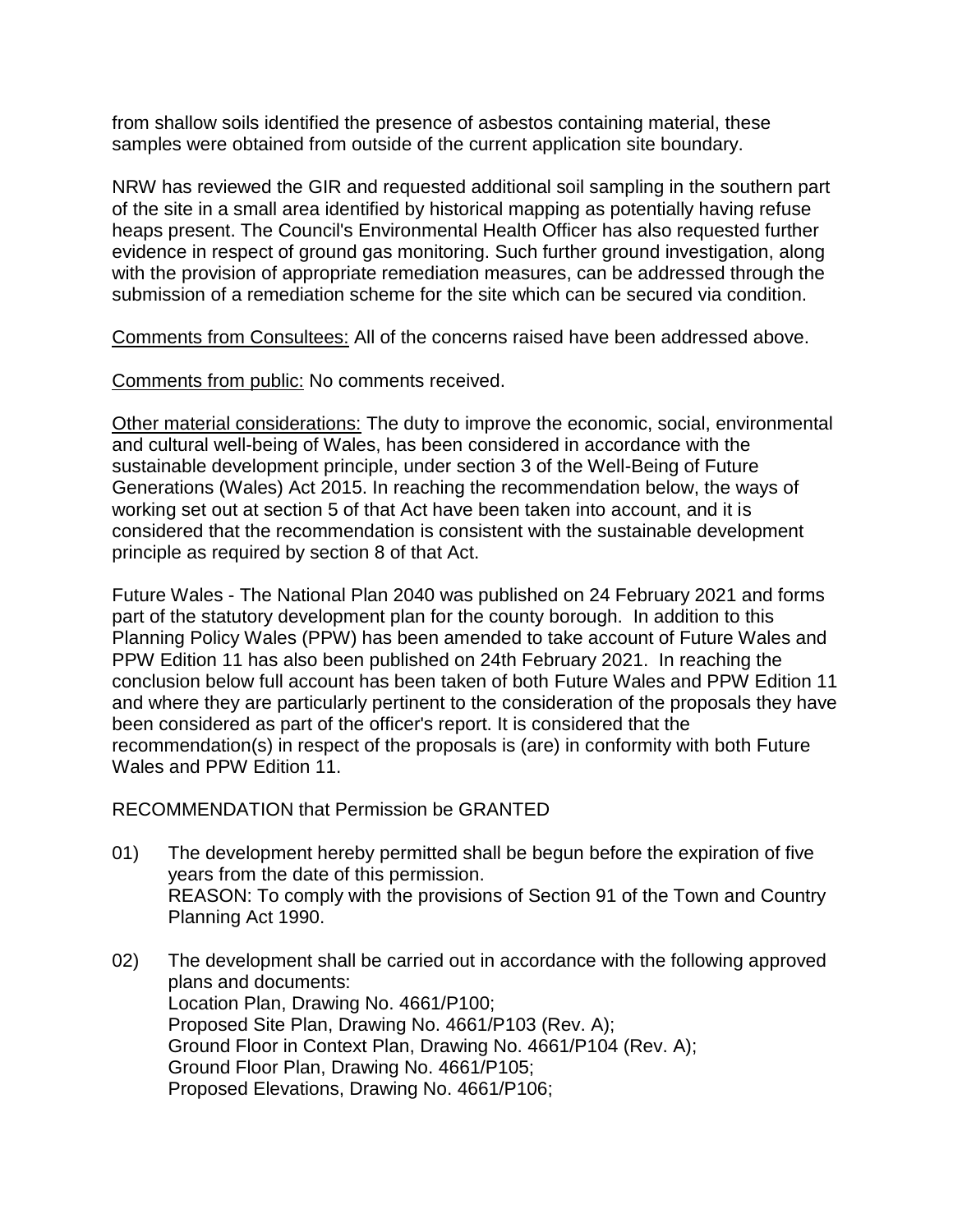Proposed Sections, Drawing No. 4661/P107; Roof Plan, Drawing No. 4661/P108; Enlarged Site Access and Parking Plan, Drawing No. 4661/P110; Proposed External Works, Drawing No. 077517-CUR-XX-XX-SK-C-90004-P03; Proposed Site Levels Sheet 1, Drawing No. 077517-CUR-XX-XX-DR-C-91000- P02; Proposed Site Levels Sheet 2, Drawing No. 077517-CUR-XX-XX-DR-C-91001- P02.

REASON: To ensure that the development is carried out only as approved by the Local Planning Authority.

03) The development shall not be brought into beneficial use until the area indicated for the parking of vehicles has been laid out in accordance with the submitted plans and that area shall not thereafter be used for any purpose other than the parking of vehicles. REASON: In the interests of highway safety in accordance with policy CW3 of

the adopted Caerphilly County Borough Local Development Plan up to 2021.

- 04) Before any of the development hereby approved is occupied, a travel plan shall be submitted to and approved in writing by the Local Planning Authority and thereafter implemented in accordance with any timescales contained therein. REASON: To encourage the use of a variety of transport options in accordance with policy CW3 of the adopted Caerphilly County Borough Local Development Plan up to 2021.
- 05) Prior to the occupation of the building hereby approved all hard surfacing within the site boundary shall have been:

1) constructed in porous or permeable materials, or

2) provided with drainage to direct run-off water from the hard surface to a porous or permeable area or surface within the site boundary, and 3) where a surface is to be used as a parking area or drive it shall not be constructed in loose materials,

and thereafter those areas shall be permanently maintained so as to comply with requirements 1), 2) and 3) of this condition.

REASON: To provide a sustainable drainage system and avoid loose materials being taken out onto the highway in accordance with policies CW3 and SP6 of the adopted Caerphilly County Borough Local Development Plan up to 2021.

06) Prior to the construction of the external surfaces of the development hereby approved details of the materials to be used, in electronic or printed format shall be submitted to and approved in writing by the Local Planning Authority. The development shall be carried out in accordance with the approved details. REASON: In the interests of the visual amenity of the area in accordance with policy SP6 and CW2 of the adopted Caerphilly County Borough Local Development Plan up to 2021.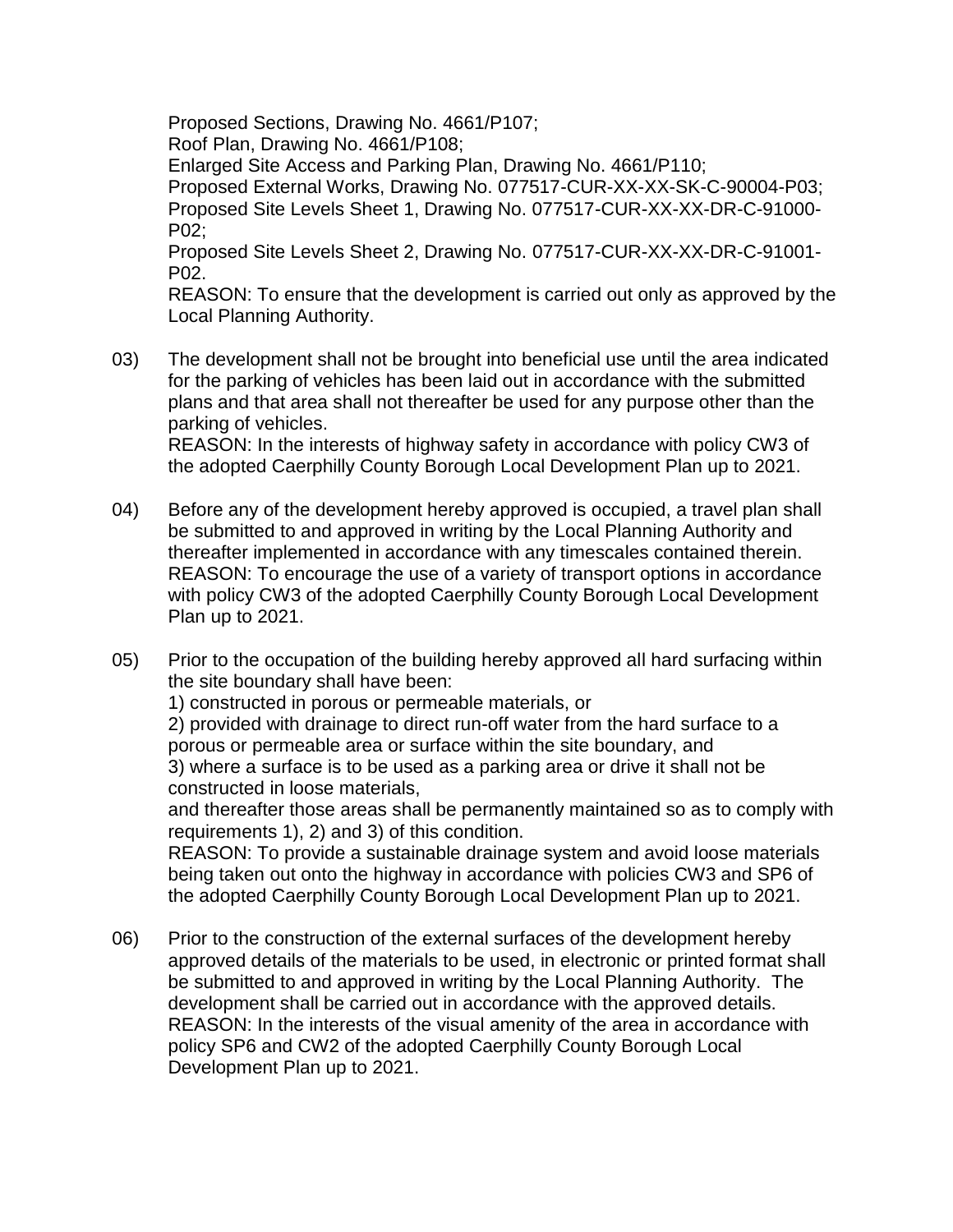- 07) Notwithstanding the details forming part of the submitted plans, prior to the commencement of the development a revised scheme depicting hard and soft landscaping together with a programme of long term maintenance of the landscaping shall be submitted to and agreed in writing by the Local Planning Authority. The agreed details shall be carried out in the first planting and/or seeding season following the occupation of the development. Any trees or plants which within a period of 5 years from the completion of the development die or are removed, or become seriously damaged or diseased, shall be replaced in the next planting season with others of similar size and species unless the Local Planning Authority gives written consent to any variation. REASON: In the interests of the visual amenity of the area in accordance with policies CW2 and SP6 of the adopted Caerphilly County Borough Local Development Plan up to 2021.
- 08) Prior to the commencement of the development a scheme shall be submitted to and agreed in writing by the Local Planning Authority indicating the positions, design, materials and type of boundary treatment to be erected. The boundary treatment shall be completed in accordance with the approved details before the development is brought into beneficial use. REASON: In the interests of the visual amenities of the area amenity in accordance with policy CW2 of the adopted Caerphilly County Borough Local Development Plan up to 2021.
- 09) Notwithstanding the details forming part of the submitted plans, prior to the commencement of development details of all external, ancillary structures/equipment associated with the development hereby approved that exceed 4 metres in height or 200 cubic metres in capacity shall be submitted to and agreed in writing by the Local Planning Authority. Such details shall include the location, scale and appearance of the structures/equipment. Thereafter all structures/equipment shall be provided in full accordance with the approved details.

REASON: In the interests of placemaking in accordance with policy SP6 of the adopted Caerphilly County Borough Local Development Plan up to 2021.

- 10) Prior to the commencement of development, a biodiversity strategy shall be submitted to and approved in writing by the Local Planning Authority. The biodiversity strategy shall be implemented as agreed. REASON: To provide biodiversity conservation measures, in accordance with Part 1 Section 6 of the Environment (Wales) Act 2016, and policy contained in Planning Policy Wales (2021) and Technical Advice Note 5: Nature Conservation and Planning (2009).
- 11) Prior to the installation of any external lighting details of the lighting scheme shall be submitted to and agreed in writing by the Local Planning Authority. The lighting scheme shall thereafter be carried out in accordance with the approved scheme.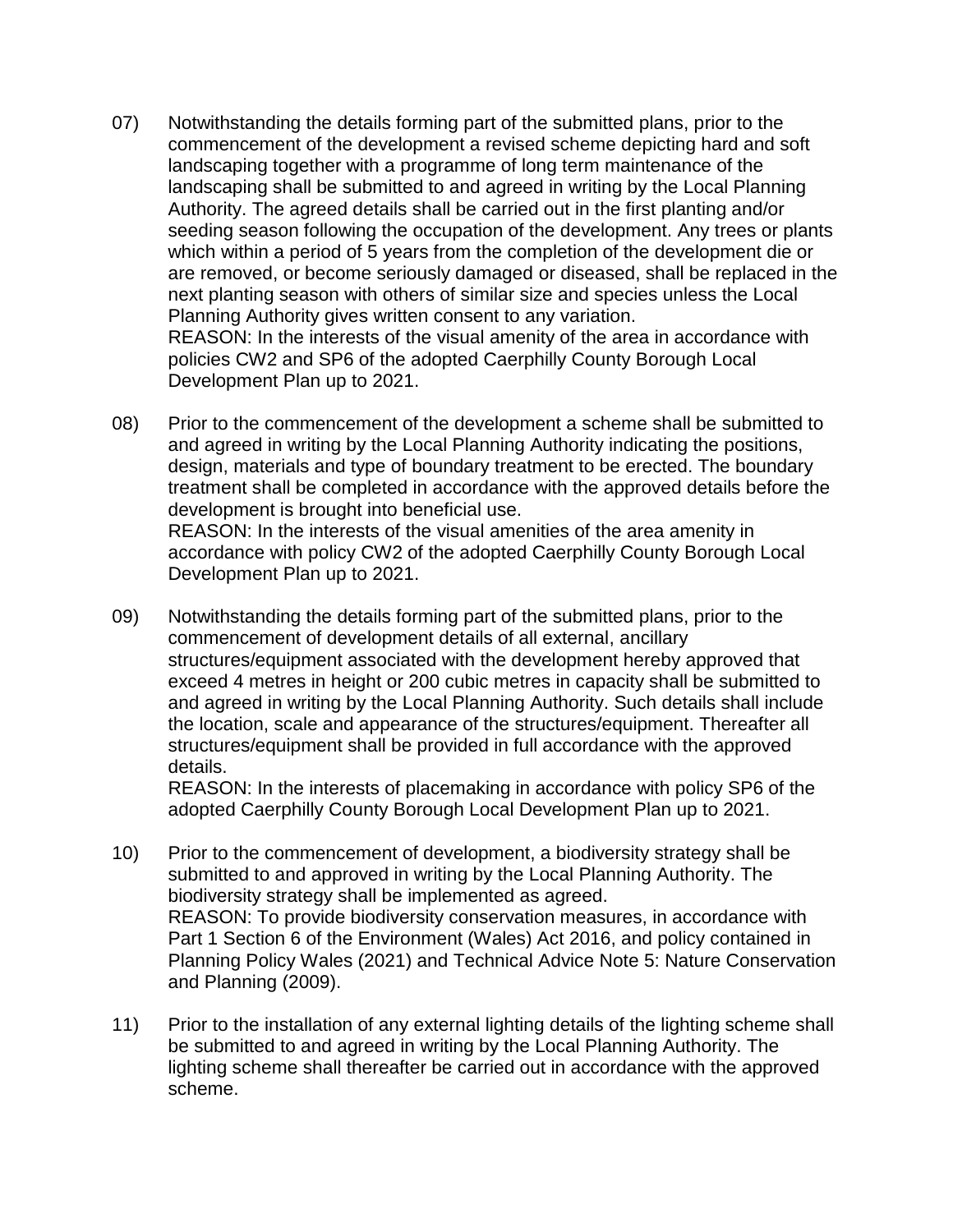REASON: To ensure adequate protection to protected species in accordance with policy CW4 of the adopted Caerphilly County Borough Local Development Plan up to 2021 in accordance with policies CW4 and SP10 of the adopted Caerphilly County Borough Local Development Plan up to 2021.

12) No vegetation clearance, works or development shall take place until a scheme for the protection of the retained trees (section 7, BS59837, the Tree Protection Plan) has been agreed in writing with the Local Planning Authority. This scheme shall where the Local Planning Authority consider appropriate include: a) a plan to a scale and level of accuracy appropriate to the proposal that shows the position, crown spread and Root Protection Area (para. 5.2.2 of BS5837) of every retained tree on site and on neighbouring or nearby ground to the site in relation to the approved plans and particulars. The positions of all trees to be removed shall be indicated on this plan,

b) the details of each retained tree as required at para. 4.2.6 of BS5837 in a separate schedule,

c) a schedule of tree works for all the retained trees in paragraphs (a) and (b) above, specifying pruning and other remedial or preventative work, whether for physiological, hazard abatement, aesthetic or operational reasons. All tree works shall be carried out in accordance with BS3998, 1989, Recommendations for tree work,

d) written proof of the credentials of the arboricultural contractor authorised to carry out the scheduled tree works,

e) the details and positions (shown on the plan at paragraph (a) above) of the Ground Protection Zones (section 9.3 of BS5837),

f) the details and positions (shown on the plan at paragraph (a) above) of the Tree Protection Barriers (section 9.2 of BS5837), identified separately where required for different phases of construction work (e.g. demolition, construction, hard landscaping). The Tree Protection Barriers must be erected prior to each construction phase commencing and remain in place, and undamaged for the duration of that phase. No works shall take place on the next phase until the Tree Protection Barriers are repositioned for that phase,

g) the details and positions (shown on the plan at paragraph (a) above) of the Construction Exclusion Zones (section 9 of BS5837),

h) the details and positions (shown on the plan at paragraph (a) above) of the underground service runs (section 11.7 of BS5837),

i) the details of any changes in levels or the position of any proposed excavations within 5 metres of the Root Protection Area (RPA) (para. 5.2.2 of BS5837) of any retained tree, including those on neighbouring or nearby ground,

j) the details of any special engineering required to accommodate the protection of retained trees (section 10 of BS5837), (e.g. in connection with foundations, bridging, water features, surfacing),

k) the details of the working methods to be employed with the demolition of buildings, structures and surfacing within or adjacent to the RPAs of retained trees,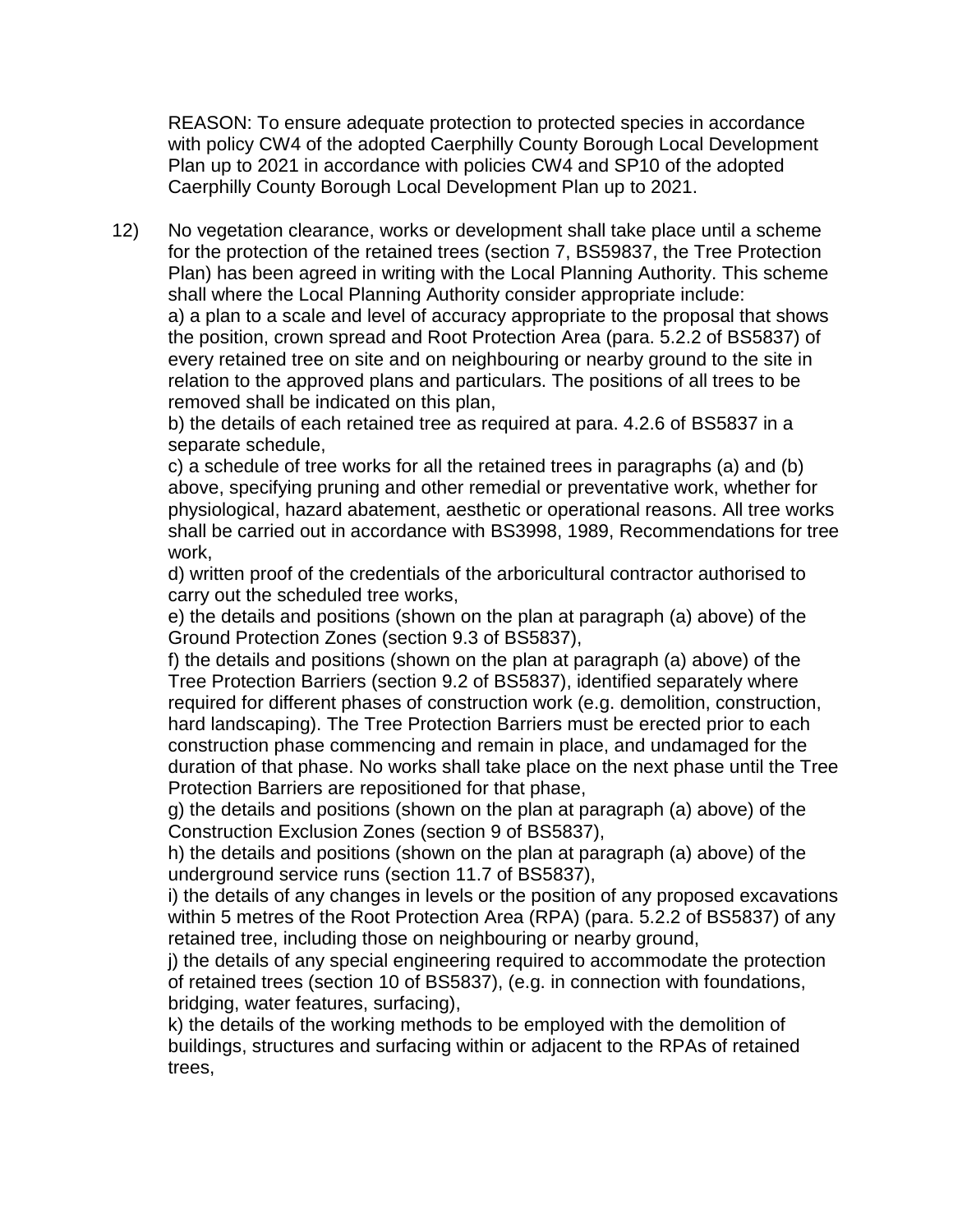l) the details of the working methods to be employed for the installation of drives and paths within the RPAs of retained trees in accordance with the principles of "No-Dig" construction,

m) the details of the working methods to be employed with regard to the access for and use of heavy, large, difficult to manoeuvre plant (including cranes and their loads, dredging machinery, concrete pumps, piling rigs, etc) on site,

n) the details of the working methods to be employed with regard to site logistics and storage, including an allowance for slopes, water courses and enclosures, with particular regard to ground compaction and phytotoxicity,

o) the details of the method to be employed for the stationing, use and removal of site cabins within any RPA (para. 9.2.3 of BS5837),

p) the details of tree protection measures for the hard landscaping phase (sections 13 and 14 of BS5837),

q) the timing of the various phases of the works or development in the context of the tree protection measures.

The development shall thereafter be carried out in accordance with the agreed details.

REASON: In the interests of visual amenity in accordance with policies CW2 and CW6 of the adopted Caerphilly County Borough Local Development Plan up to 2021.

13) In this condition a "retained tree" is an existing tree which is to be retained in accordance with the approved plans and particulars; and paragraphs (a) and (b) below shall have effect until the expiration of 5 years from the date of the occupation of the building or the commencement of use of the approved development for its permitted use.

a, No retained tree shall be cut down, uprooted or destroyed, nor shall any retained tree be pruned in any manner, be it branches, stems or roots, other than in accordance with the approved plans and particulars, without the prior written approval of the Local Planning Authority. All tree works shall be carried out in accordance with BS3998.

b, If any retained tree is cut down, uprooted, destroyed or dies, another tree shall be planted at the same place and that tree shall be of such size and species, and shall be planted at such time, as may be specified in writing by the Local Planning Authority.

REASON: In the interests of visual amenity in accordance with policies CW2 and CW6 of the adopted Caerphilly County Borough Local Development Plan up to 2021.

14) Prior to the commencement of the development a scheme shall be submitted to and agreed in writing by the Local Planning Authority to deal with the contamination of the site. That scheme shall include a ground investigation and a risk assessment to identify the extent of the contamination and the measures to be taken to avoid risk to the occupants of the development when the site is developed. The development shall be carried out in accordance with the approved scheme.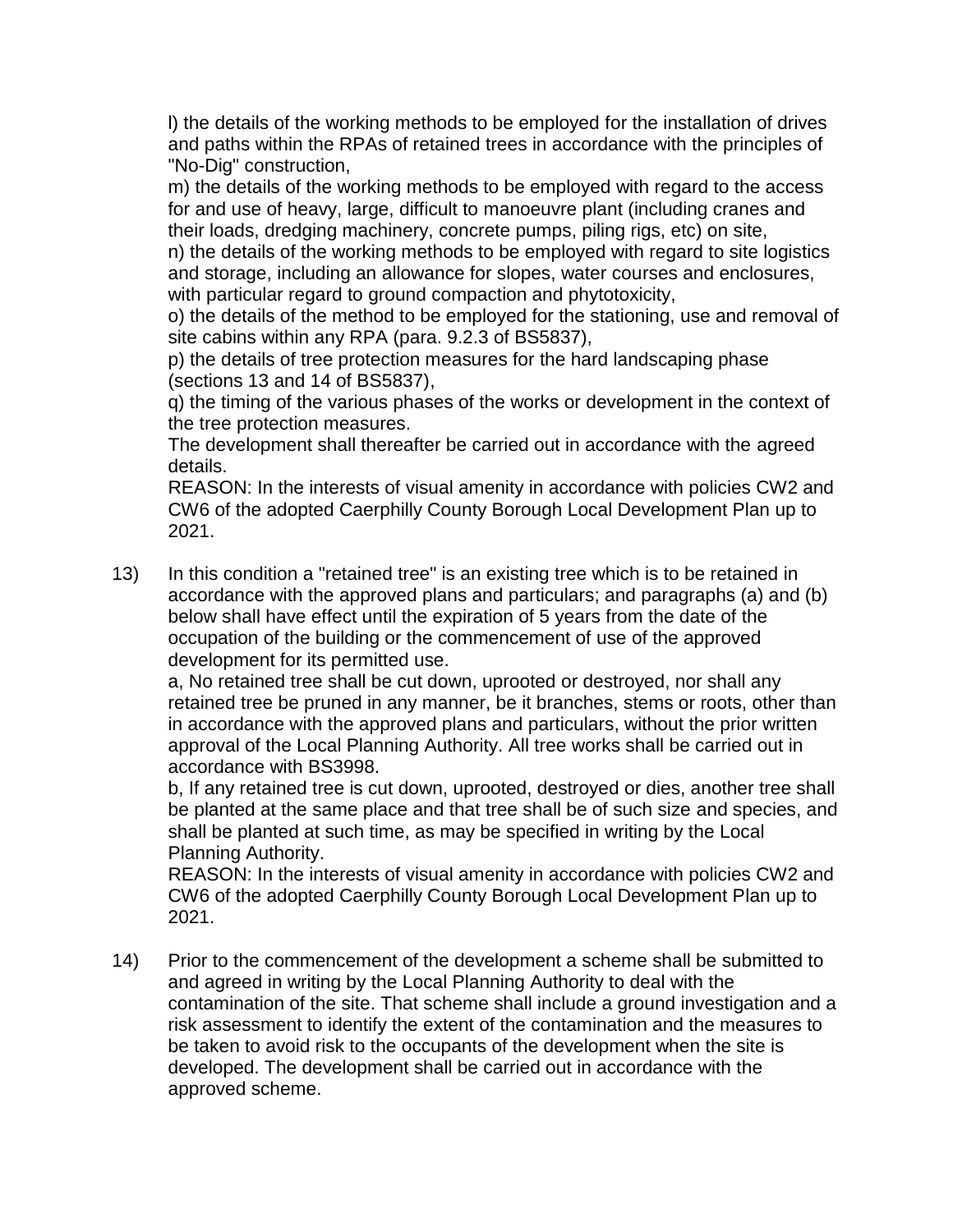REASON: In the interests of public health.

- 15) No building approved by this permission shall be occupied or approved uses commence until a report has been submitted to and approved in writing by the Local Planning Authority which verifies that the required works have been undertaken in accordance with the remediation strategy. REASON: To protect public health and in accordance with Policy CW2 of the Caerphilly County Borough Local Development Plan up to 2021.
- 16) Before any soils or hardcore are brought on to site a scheme for its importation and testing for contamination shall be submitted to and agreed in writing by the Local Planning Authority. The development shall thereafter be carried out in accordance with the approved scheme. REASON: To prevent contamination of the application site in the interests of public health.
- 17) No floodlighting shall be installed unless its details have been submitted to and approved in writing by the Local Planning Authority before the development hereby permitted commences. Thereafter the development shall be carried out in accordance with the approved details. REASON: In the interests of residential amenity in accordance with policy CW2 of the adopted Caerphilly County Borough Local Development Plan up to 2021.
- 18) Prior to the commencement of the development hereby approved a scheme of odour/effluvia/fume control, including the erection of any associated stacks or vents, shall be submitted to and approved in writing by the Local Planning Authority and thereafter the development shall be carried out and operated in accordance with the approved scheme.

REASON: In the interests of the amenity of the area in accordance with policy CW2 of the adopted Caerphilly County Borough Local Development Plan up to 2021.

19) Prior to the commencement of the development details of all external and roof mounted plant/machinery associated with the development hereby approved shall be submitted to and agreed in writing by the Local Planning Authority. Such details shall include the location of the plant/machinery and predicted noise levels (measured as a LAeq 1 hour) as measured on the boundary of the site. Thereafter all plant/machinery shall be installed and operated in full accordance with the approved details.

REASON: In the interests of the amenity of the area in accordance with policy CW2 of the adopted Caerphilly County Borough Local Development Plan up to 2021.

20) If piling or any other foundation design using penetrative methods are to be used as part of the method for building construction, the development hereby approved shall not commence until a foundation assessment that demonstrates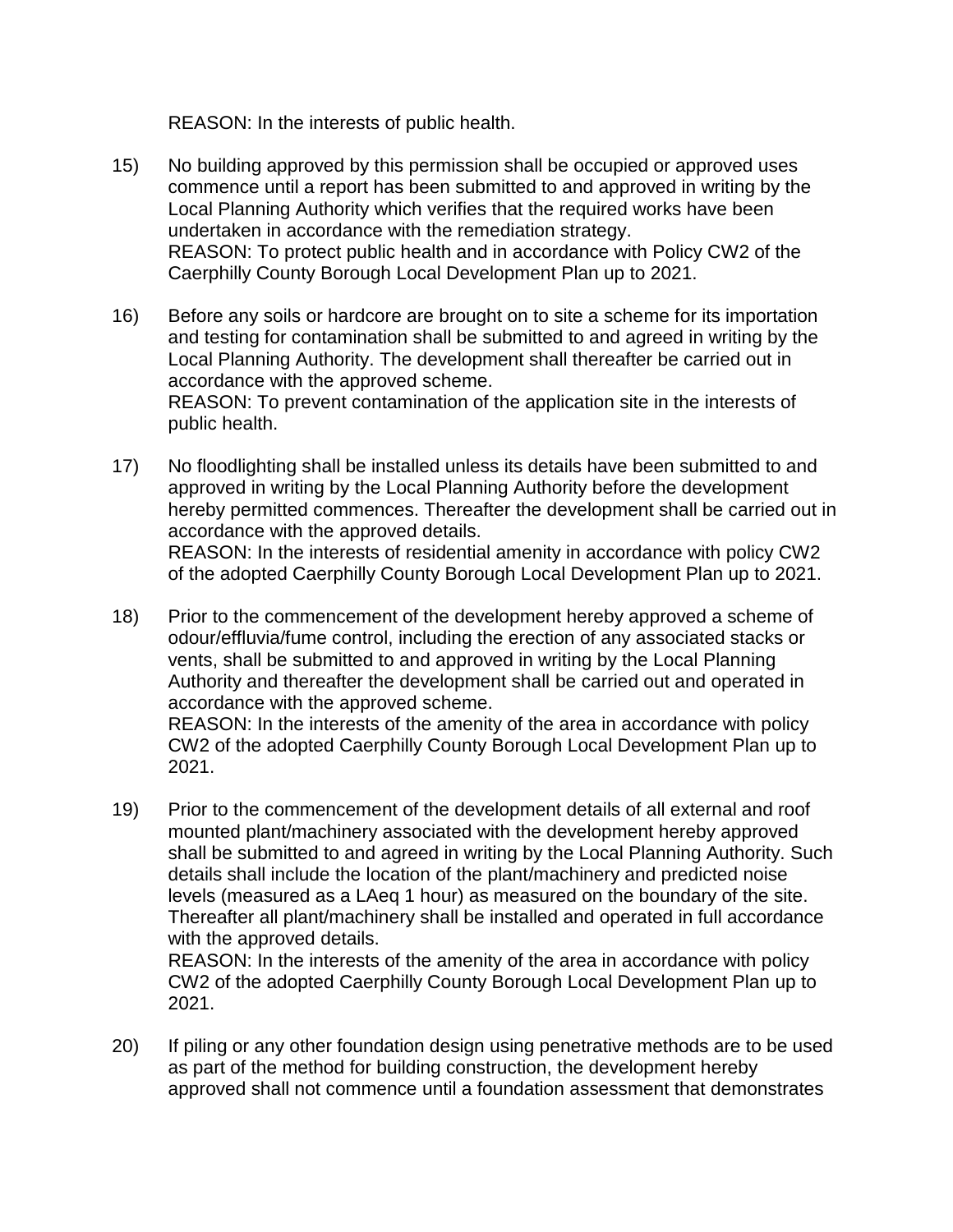that there is no unacceptable risk to groundwater has been submitted to and agreed in writing by the Local Planning Authority. The piling or other foundation design using penetrative methods shall be implemented in accordance with the approved details.

REASON: In the interests of ground water protection in accordance with policy CW5 of the adopted Caerphilly County Borough Local Development Plan up to 2021.

21) If infiltration of surface water into the ground is to be used as part of a sustainable drainage scheme for the development hereby approved, the development shall not commence until details of the sustainable drainage scheme that demonstrate that there is no unacceptable risk to controlled waters have been submitted to and agreed in writing by the Local Planning Authority. The sustainable drainage scheme shall be implemented in accordance with the approved details.

REASON: In the interests of protecting the water environment in accordance with policy CW5 of the adopted Caerphilly County Borough Local Development Plan up to 2021.

- 22) The development hereby approved shall provide a minimum of 10% of car parking spaces with electric vehicle charging points. The necessary infrastructure required shall be installed prior to the occupation of the building. REASON: To provide the necessary infrastructure to serve the development in accordance with Policy 12 of Future Wales: The National Plan 2040.
- 23) The development hereby approved shall make provision for gigabit capable broadband infrastructure to serve the approved building. The necessary infrastructure required shall be installed prior to the occupation of the building. REASON: To provide the necessary infrastructure to serve the development in accordance with Policy 13 of Future Wales: The National Plan 2040.
- 24) No development shall commence on site until a Construction Environmental Management Plan has been submitted to and agreed in writing by the Local Planning Authority. The Plan shall include details of:
	- hours of working;
	- loading and unloading of plant and materials;
	- storage of plant and materials used during construction works;
	- wheel washing facilities;
	- the erection and maintenance of security hoardings;
	- measures to control noise and the emissions of dust and dirt during construction works;

- details of a scheme for the recycling/disposing of waste resulting from construction works; and

- siting and details of any required construction compound.

Thereafter the construction of the development shall be undertaken in accordance with the approved Construction Environment Management Plan.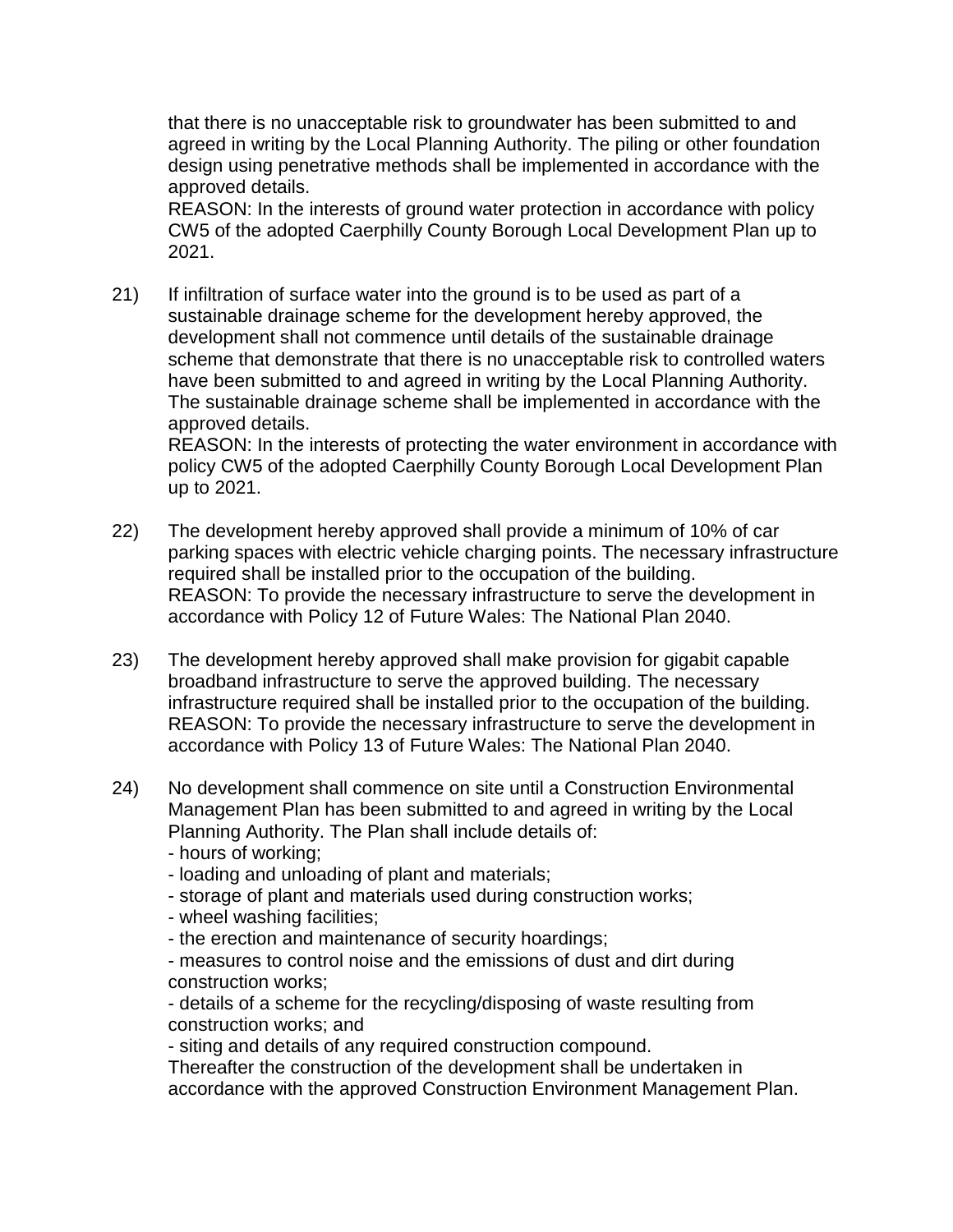REASON: In the interests of amenity in accordance with Policy CW2 of the Caerphilly County Borough Local Development Plan up to 2021- Adopted November 2010.

25) Prior to the commencement of the development, a Himalayan Balsam remediation plan shall be submitted to and approved in writing by the Local Planning Authority. The remediation plan shall be implemented as agreed by a suitably qualified and licenced contractor. REASON: To prevent possible offences under the Wildlife and Countryside Act 1981 (as amended) by preventing damage to the proposed new building and infrastructure and to prevent the spread of a schedule 9 species.

# Advisory Note(s)

Notification of initiation of development and display of notice:

You must comply with your duties in section 71ZB (notification of initiation of development and display of notice: Wales) of the Town and Country Planning Act 1990. The duties include:

# Notice of initiation of development:

Before beginning any development to which this planning permission relates, notice must be given to the local planning authority in the form set out in Schedule 5A to the town and Country Planning (development Management procedure) (Wales) Order 2012 or in a form substantially to the like effect. The form sets out the details which must be given to the local planning authority to comply with this duty.

## Display of Notice:

The person carrying out the development to which this planning permission relates must display at or near the place where the development is being carried out, at all times when it is being carried out, a notice of this planning permission in the form set out in Schedule 5B to the Town and country Planning (Development Management Procedure) (Wales) Order 2012 or in a form substantially to the like effect. The form sets out the details the person carrying out development must display to comply with this duty. The person carrying out the development must ensure the notice is:

(a) Firmly affixed and displayed in a prominent place at or near the place where the development is being carried out;

(b) legible and easily visible to the public without having to enter the site; and

(c) printed on durable material. The person carrying out development should take reasonable steps to protect the notice (against it being removed, obscured or defaced) and, if need be, replace it.

## WARNING:

SUSTAINABLE DRAINAGE APPROVAL IS REQUIRED PRIOR TO COMMENCEMENT OF THIS DEVELOPMENT.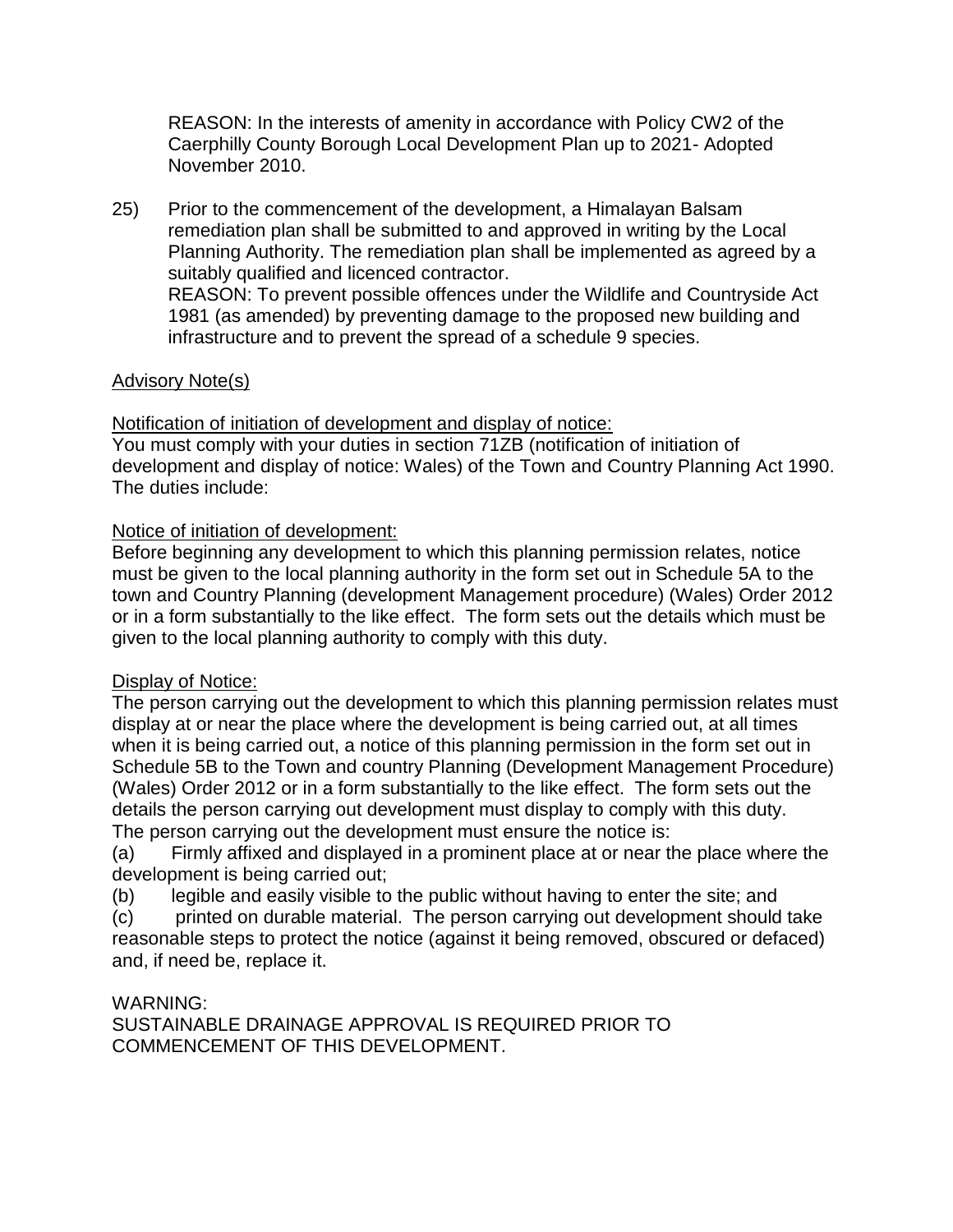Please note from the 7th January 2019, Schedule 3 of the Flood and Water Management Act 2010 commenced in Wales requiring all new developments of more than one house or where the construction area is of 100m2 or more to implement sustainable drainage to manage on-site surface water. Surface water drainage systems must be designed and built in accordance with mandatory standards for sustainable drainage published by Welsh Ministers.

The Sustainable Drainage Approval process is a technical approval independent of the need to obtain planning permission, and as such you are advised to contact the Sustainable Drainage Approval Body. Their details are provided below:

Phone: 01443 866511 Email: drainage@caerphilly.gov.uk Website: www.caerphilly.gov.uk/sab

The proposed development lies within a coal mining area which may contain unrecorded coal mining related hazards. If any coal mining feature is encountered during development, this should be reported immediately to the Coal Authority on 0345 762 6848.

Further information is also available on the Coal Authority website at: www.gov.uk/government/organisations/the-coal-authority.

The applicant/developer is advised that the biodiversity enhancement strategy to be submitted in accordance with condition 10 should include, but not be exclusively limited to, the following:

Clearance methodologies for vegetation, including timing/phasing for birds and hedgehogs;

Details of buffers to water courses/water bodies;

Details of proposed bird/bat boxes; and

Details of dark corridors to be retained around the periphery of the site.

The applicant/developer is advised that any lighting scheme submitted in accordance with condition 11 should include the following:

Details of the siting and type of external lighting to be used;

Drawings setting out light spillage in key sensitive areas;

Details of lighting to be used during construction and/or operation of the building; and Measures to monitor light spillage once development is operational.

The applicant is advised of the need to ensure that the future management/employees of the school are made fully aware of the flood management measures set out in Sections 5.2 and 5.3 of the submitted Flood Consequences Assessment.

The applicant/developer is advised that further soil sampling and ground gas monitoring will be required as part of the ground investigation/remediation scheme required by condition 14. Further details of the consultation responses received by Natural